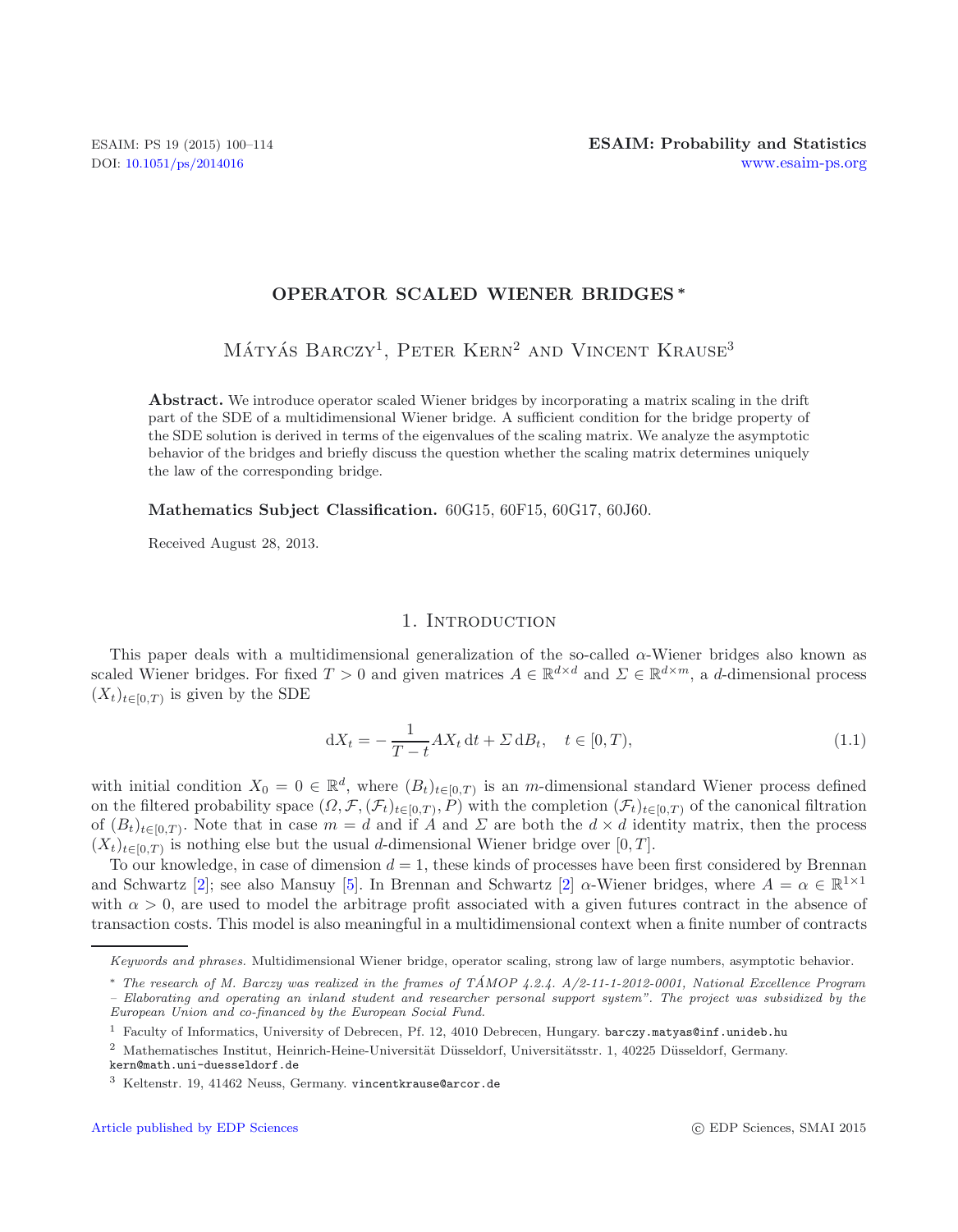is considered with possible dependencies between the contracts. Operator scaled Wiener bridges offer a tool for modeling the arbitrage profit in this multidimensional setting.

<span id="page-1-0"></span>Sondermann, Trede and Wilfling [\[8\]](#page-14-2) and Trede and Wilfling [\[9](#page-14-3)] used  $\alpha$ -Wiener bridges with  $\alpha > 0$  to describe the fundamental component of an exchange rate process and they call the process a scaled Brownian bridge. The essence of these models is that the coefficient  $-\alpha/(T-t)$  of  $X_t$  in the drift term in [\(1.1\)](#page-0-0) represents some kind of mean reversion, a stabilizing force that keeps pulling the process towards its mean 0, and the absolute value of this force is increasing proportionally to the inverse of the remaining time  $T - t$ , with the constant rate  $\alpha$ . This model is used in [\[9](#page-14-3)] to analyze the exchange rate of the Greek drachma to the Euro before the Greek EMU entrance on 1 January 2001 with a priorly fixed conversion rate. Trede and Wilfling [\[9](#page-14-3)] observe an increase in interventions towards the fixed conversion rate, well described by an α-Wiener bridge plus deterministic drift with MLE-estimator  $\hat{\alpha} = 1.24$ . If more than two countries join the EMU at the same time, most recently Cyprus<br>and Malta and January 2008, approximately Wisner hydres were effected as a verial tool to engly intervanting and Malta on 1 January 2008, operator scaled Wiener bridges may offer a useful tool to analyze interventions for all the exchange rates, commonly. In this context the replacement of a constant rate  $\alpha$  by some scaling matrix  $A$  is meaningful, since the economies of EU countries are tightly linked and thus interventions are likely to be strongly dependent on each other.

The SDE [\(1.1\)](#page-0-0) with initial condition  $X_0 = 0$  has a unique strong solution  $(X_t)_{t \in [0,T]}$  given by the ddimensional integral representation

<span id="page-1-1"></span>
$$
X_t = \int_0^t \left(\frac{T-t}{T-s}\right)^A \Sigma \, \mathrm{d}B_s \quad \text{ for } t \in [0, T), \tag{1.2}
$$

where  $r^A$  is defined by the exponential operator

$$
r^{A} = e^{A \log r} = \sum_{k=0}^{\infty} \frac{(\log r)^{k}}{k!} A^{k} \quad \text{for } r > 0.
$$
 (1.3)

The validity of  $(1.2)$  can be easily checked using Itô's formula and properties of the exponential operator. Indeed,

$$
dX_t = \left( \left( \frac{d}{dt} (T - t)^A \right) \int_0^t (T - s)^{-A} \Sigma \, dB_s \right) dt + (T - t)^A (T - t)^{-A} \Sigma \, dB_t
$$
  
= 
$$
\left( (-A(T - t)^{A - I_d}) \int_0^t (T - s)^{-A} \Sigma \, dB_s \right) dt + \Sigma \, dB_t
$$
  
= 
$$
-\frac{1}{T - t} A X_t \, dt + \Sigma \, dB_t, \quad t \in [0, T),
$$

where  $I_d$  denotes the  $d \times d$  identity matrix. Further, by Section 5.6 in Karatzas and Shreve [\[3\]](#page-14-4), strong uniqueness holds for the SDE [\(1.1\)](#page-0-0). Note also that  $(X_t)_{t\in[0,T)}$  is a Gauss process with almost surely continuous sample paths, see, *e.g.*, Problem 5.6.2 in Karatzas and Shreve [\[3\]](#page-14-4). Later on, we will frequently assume that  $\Sigma$  has rank d (and consequently  $m \geq d$ ), but the assumption will always be stated explicitly. Note that this is only a minor restriction, since otherwise the d-dimensional Gaussian driving process  $(EB_t)_{t\in[0,T)}$  in [\(1.2\)](#page-1-0) has linearly dependent coordinates.

The paper is organized as follows. In Section [2](#page-2-0) we recall a spectral decomposition of the matrix A and of the process X, respectively. We further present a result on the growth behavior of the exponential operator  $t^A$  near the origin, and we also recall a strong law of large numbers and a law of the iterated logarithm valid for the martingale  $((T - t)^{-A}X_t)_{t\in[0,T)}$ . In Section [3,](#page-5-0) in order to properly speak of a process bridge, we derive some sufficient conditions on A and  $\Sigma$  such that  $X_t$  converges to the origin almost surely as  $t \uparrow T$ , see Theorem [3.4.](#page-6-0) Provided that the conditions of Theorem [3.4](#page-6-0) hold, we will call the process  $(X_t)_{t\in[0,T]}$  an *operator scaled Wiener bridge* associated to the matrices A and  $\Sigma$  over the time interval [0, T]. By giving an example, we point out that if the conditions of Theorem [3.4](#page-6-0) do not hold, then in general one cannot expect that  $X_t$  converges to some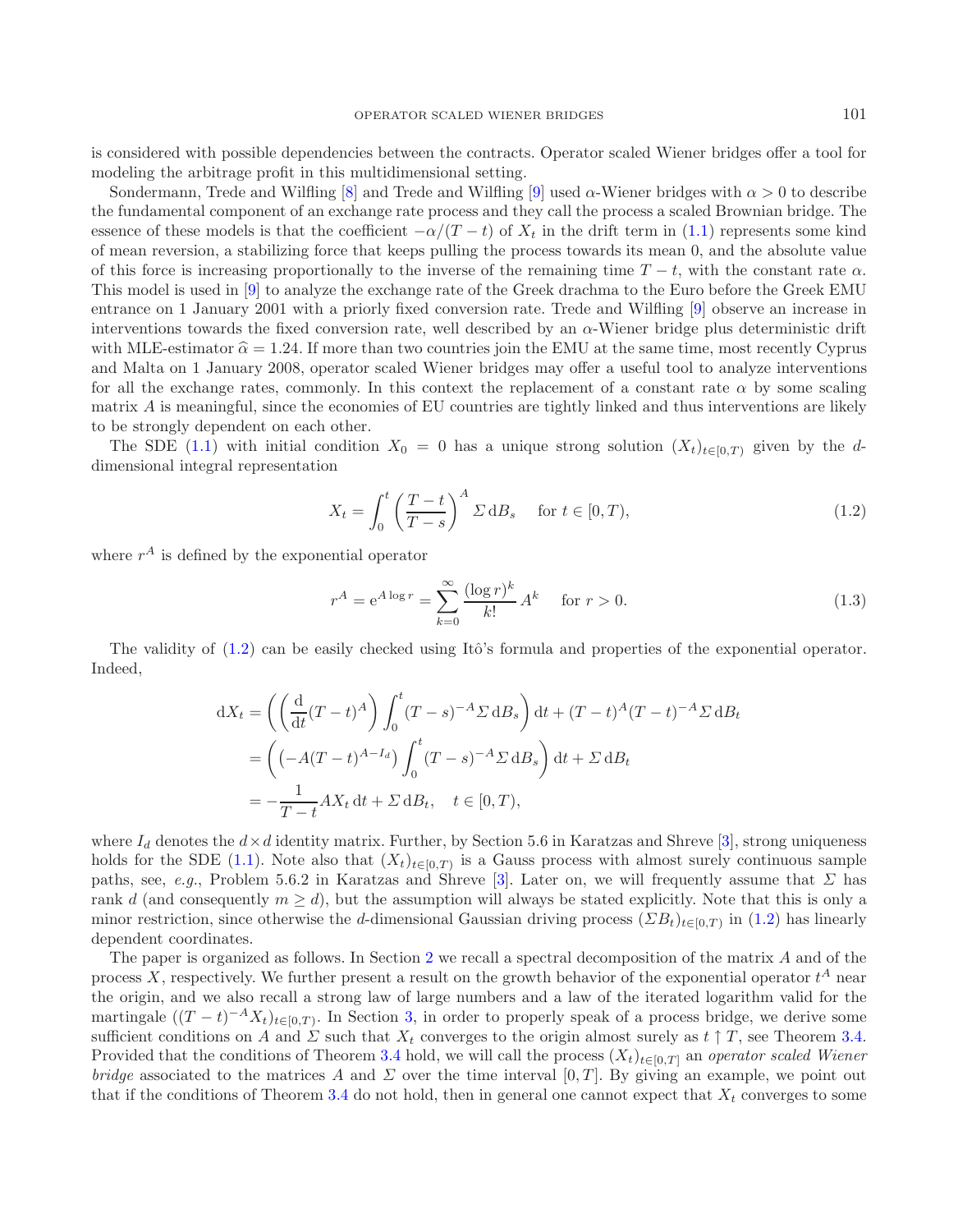deterministic d-dimensional vector almost surely as  $t \uparrow T$ . Section [4](#page-8-0) is devoted to study the asymptotic behavior of the sample paths of operator scaled Wiener bridges as  $t \uparrow T$ . Finally, in Section [5](#page-13-0) we address the question of uniqueness of bridges. By giving examples, we point out that there exist matrices A,  $\tilde{A} \in \mathbb{R}^{d \times d}$  and  $\Sigma \in \mathbb{R}^{d \times m}$ such that the laws of the bridges associated to the matrices A and  $\Sigma$ , and A and  $\Sigma$  coincide, but  $A \neq A$ . We also formulate a partial result on the uniqueness of bridges in terms of the spectrum of A, see Proposition [5.2.](#page-14-5)

#### <span id="page-2-2"></span>2. Preliminaries

#### <span id="page-2-4"></span><span id="page-2-0"></span>**2.1. Spectral decomposition**

Factor the minimal polynomial f of A into  $f(\lambda) = f_1(\lambda) \dots f_p(\lambda)$ ,  $\lambda \in \mathbb{C}$ , with  $p \leq d$  such that every root of  $f_j$  has real part  $a_j$ , where  $a_1 < \ldots < a_p$  denote the distinct real parts of the eigenvalues of A. Note that  $f, f_1, \ldots, f_p$  are polynomials with real coefficients. According to the primary decomposition theorem of linear algebra we can decompose  $\mathbb{R}^d$  into a direct sum  $\mathbb{R}^d = V_1 \oplus \ldots \oplus V_p$ , where each  $V_j := \text{Ker}(f_j(A))$  is an Ainvariant subspace. Let us denote the dimension of  $V_j$  by  $d_j$ ,  $j = 1, \ldots, p$ . Now, in an appropriate basis, say  ${b_i^{(j)} : i = 1, \ldots, d_j, j = 1, \ldots, p}$ , A can be represented as a block-diagonal matrix  $A = A_1 \oplus \ldots \oplus A_p$ , where every eigenvalue of  $A_i$  has real part  $a_i$ . For this reason, we will call each matrix  $A_i$  *real spectrally simple*, *i.e.*, all its eigenvalues have the same real part. We can further choose a unique inner product  $\langle \cdot, \cdot \rangle$  on  $\mathbb{R}^d$  such that the basis  $\{b_i^{(j)}: i = 1,\ldots,d_j, j = 1,\ldots,p\}$  is orthonormal, and consequently, the subspaces  $V_j, 1 \leq j \leq p$ , are mutually orthogonal. For  $x = x_1 + \ldots + x_p$  with  $x_j \in V_j$ ,  $j = 1, \ldots, p$ , let  $\pi_j(x)$  be the coordinates of  $x_j$  with respect to the basis  $\{b_i^{(j)} : i = 1, \ldots, d_j\}$  of  $V_j$ . Then  $\pi_j : \mathbb{R}^d \to \mathbb{R}^{d_j}$  is a linear projection mapping. To conclude, for every  $x \in \mathbb{R}^d$  there exist unique  $x_j \in V_j$ ,  $j = 1, ..., p$ , such that  $x = x_1 + ... + x_p = (\pi_1(x), ..., \pi_p(x))$  and  $t^A x = (t^{A_1} \pi_1(x), ..., t^{A_p} \pi_p(x))$  for all  $t > 0$ . This later fact is a consequence of  $t^A = t^{A_1} \oplus ... \oplus t^{A_p}$  which ca be easily checked using [\(1.3\)](#page-1-1). Moreover, for our multidimensional process we have  $X_t = (X_t^{[1]}, \ldots, X_t^{[p]}),$  where  $(X_t^{[j]} = \pi_j(X_t))_{t \in [0,T)}$  is again of the same structure [\(1.2\)](#page-1-0) which will be shown below in Lemma [2.1.](#page-2-1) Thus it suffices to show that for each component  $X_t^{[j]} \to 0 \in \mathbb{R}^{d_j}$  almost surely to deduce  $X_t \to 0 \in \mathbb{R}^d$  almost surely as  $t \uparrow T$ .

<span id="page-2-1"></span>**Lemma 2.1.** *For every*  $j = 1, \ldots, p$ , *the jth spectral component of*  $(X_t)_{t \in [0,T]}$  *can almost surely be represented as*

<span id="page-2-3"></span>
$$
X_t^{[j]} = \int_0^t \left(\frac{T-t}{T-s}\right)^{A_j} \Sigma_j \, \mathrm{d}B_s \quad \text{for } t \in [0, T), \tag{2.1}
$$

*where*  $\Sigma_j \in \mathbb{R}^{d_j \times m}$  *is given by*  $\pi_j(\Sigma y) = \Sigma_j y$  *for*  $y \in \mathbb{R}^m$ *.* 

*Proof.* The mapping  $\mathbb{R}^m \ni y \mapsto \pi_j(\Sigma y) \in \mathbb{R}^{d_j}$  is linear for every  $j = 1, \ldots, p$  and hence there exists a matrix  $\Sigma_j \in \mathbb{R}^{d_j \times m}$  such that  $\pi_j(\Sigma y) = \Sigma_j y$  for  $y \in \mathbb{R}^m$ . Then

$$
t^{A} \Sigma y = (t^{A_1} \Sigma_1 y, \dots, t^{A_p} \Sigma_p y) \qquad \text{for all } y \in \mathbb{R}^m \text{ and } t > 0,
$$
\n
$$
(2.2)
$$

and hence almost surely

$$
X_t^{[j]} = \pi_j(X_t) = \pi_j \left( \int_0^t \left( \frac{T - t}{T - s} \right)^A \Sigma \, \mathrm{d}B_s \right)
$$
  
=  $\pi_j \left( \int_0^t \left( \frac{T - t}{T - s} \right)^{A_1} \Sigma_1 \, \mathrm{d}B_s, \dots, \int_0^t \left( \frac{T - t}{T - s} \right)^{A_p} \Sigma_p \, \mathrm{d}B_s \right)$   
=  $\int_0^t \left( \frac{T - t}{T - s} \right)^{A_j} \Sigma_j \, \mathrm{d}B_s, \qquad t \in [0, T),$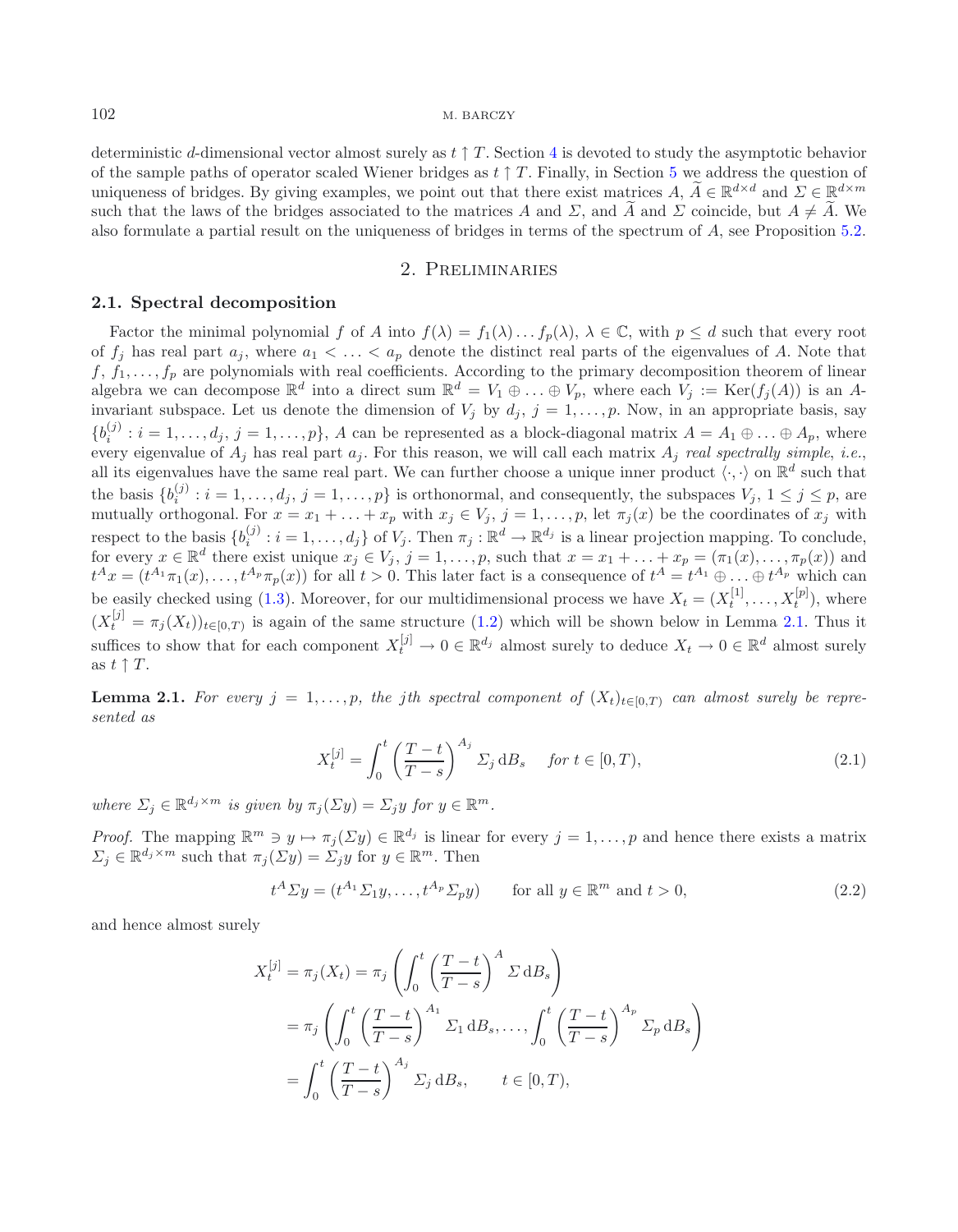which yields  $(2.1)$ . Note that the last but one equality follows by the construction of a multidimensional Itô integral. Namely, by a multidimensional version of Theorem 4.7.1 in Kuo [\[4](#page-14-6)], we have

<span id="page-3-0"></span>
$$
\int_0^t \left(\frac{T-t}{T-s}\right)^A \Sigma \, \mathrm{d}B_s = \lim_{n \to \infty} \sum_{k=1}^n \left(\frac{T-t}{T-s_{k-1}}\right)^A \Sigma(B_{s_k} - B_{s_{k-1}}) \quad \text{in } L^2,
$$
\n(2.3)

where  $\{0 = s_0 < s_1 < \ldots < s_n = t\}$  is a partition of  $[0, t]$  with  $\max_{1 \leq k \leq n} (s_k - s_{k-1}) \to 0$  as  $n \to \infty$ . Using [\(2.2\)](#page-2-3) we have

$$
\left(\frac{T-t}{T-s_{k-1}}\right)^{A} \Sigma(B_{s_k} - B_{s_{k-1}}) = \left(\left(\frac{T-t}{T-s_{k-1}}\right)^{A_j} \Sigma_j(B_{s_k} - B_{s_{k-1}})\right)_{j=1,...,p}
$$

for  $k = 1, \ldots, n$ , and hence, again by a multidimensional version of Theorem 4.7.1 in Kuo [\[4](#page-14-6)] we have,

$$
\lim_{n \to \infty} \sum_{k=1}^{n} \left( \frac{T-t}{T - s_{k-1}} \right)^{A} \Sigma(B_{s_{k}} - B_{s_{k-1}}) = \lim_{n \to \infty} \sum_{k=1}^{n} \left( \left( \frac{T-t}{T - s_{k-1}} \right)^{A_{j}} \Sigma_{j} (B_{s_{k}} - B_{s_{k-1}}) \right)_{j=1,...,p}
$$
\n
$$
= \left( \int_{0}^{t} \left( \frac{T-t}{T - s} \right)^{A_{1}} \Sigma_{1} dB_{s}, \dots, \int_{0}^{t} \left( \frac{T-t}{T - s} \right)^{A_{p}} \Sigma_{p} dB_{s} \right) \quad \text{in} \ \ L^{2}.
$$

Since the limit of a  $L^2$ -convergent sequence is almost surely well-defined, together with [\(2.3\)](#page-3-0) we get

$$
\int_0^t \left(\frac{T-t}{T-s}\right)^A \Sigma \, dB_s = \left(\int_0^t \left(\frac{T-t}{T-s}\right)^{A_1} \Sigma_1 \, dB_s, \dots, \int_0^t \left(\frac{T-t}{T-s}\right)^{A_p} \Sigma_p \, dB_s\right) \quad \text{a.s.,}
$$

implying the statement.

Note that, by Lemma [2.1,](#page-2-1)  $(X_t^{[j]})_{t\in[0,T)}$  structurally has the same integral representation [\(1.2\)](#page-1-0) but with real reading up and the same real part  $\epsilon$ . Concluding we only need to spectrally simple exponent  $A_i$  whose eigenvalues all have the same real part  $a_i$ . Concluding, we only need to consider real spectrally simple exponents A to decide whether  $X_t \to 0$  almost surely as  $t \uparrow T$  or not.

We will need the following result on the growth behavior of the exponential operator  $t^{A_j}$  near the origin  $t = 0$ for  $j = 1, \ldots, p$ . For a matrix  $Q \in \mathbb{R}^{d_j \times d_j}$ , now we choose the associated matrix norm

$$
||Q|| := \sup \left\{ ||Qy|| : ||y|| = 1, y \in \mathbb{R}^{d_j} \right\}
$$

<span id="page-3-1"></span>with respect to the standard Euclidean norm  $||y||$  for  $y \in \mathbb{R}^{d_j}$ .

**Lemma 2.2.** *For every*  $j = 1, \ldots, p$  *and every*  $\varepsilon > 0$ , *there exists a constant*  $K \in (0, \infty)$  *such that for all*  $0 < t < T$  we have

$$
||t^{A_j}|| \le K t^{a_j - \varepsilon} \quad and \quad ||t^{-A_j}|| \le K t^{-(a_j + \varepsilon)}.
$$

*Proof.* By Corollary 2.2.5 in Meerschaert and Scheffler [\[6](#page-14-7)], if  $\beta < a_j$ , then  $t^{-\beta} \| t^{A_j} x \| \to \infty$  as  $t \to \infty$  uniformly in  $x \in \mathbb{R}^{d_j}$  from compact subsets of  $\pi_i(\mathbb{R}^d) \setminus \{0\}$ . Hence for all  $\varepsilon > 0$ ,

$$
t^{-(a_j-\varepsilon)}\|t^{A_j}x\|\to 0 \qquad \text{as} \ \ t\to \infty
$$

uniformly in  $x \in \mathbb{R}^{d_j}$  from compact subsets of  $\pi_i(\mathbb{R}^d) \setminus \{0\}$ , *i.e.*,

$$
\lim_{t \to \infty} \sup_{x \in R_j} t^{-(a_j - \varepsilon)} \| t^{A_j} x \| = 0
$$

$$
\qquad \qquad \Box
$$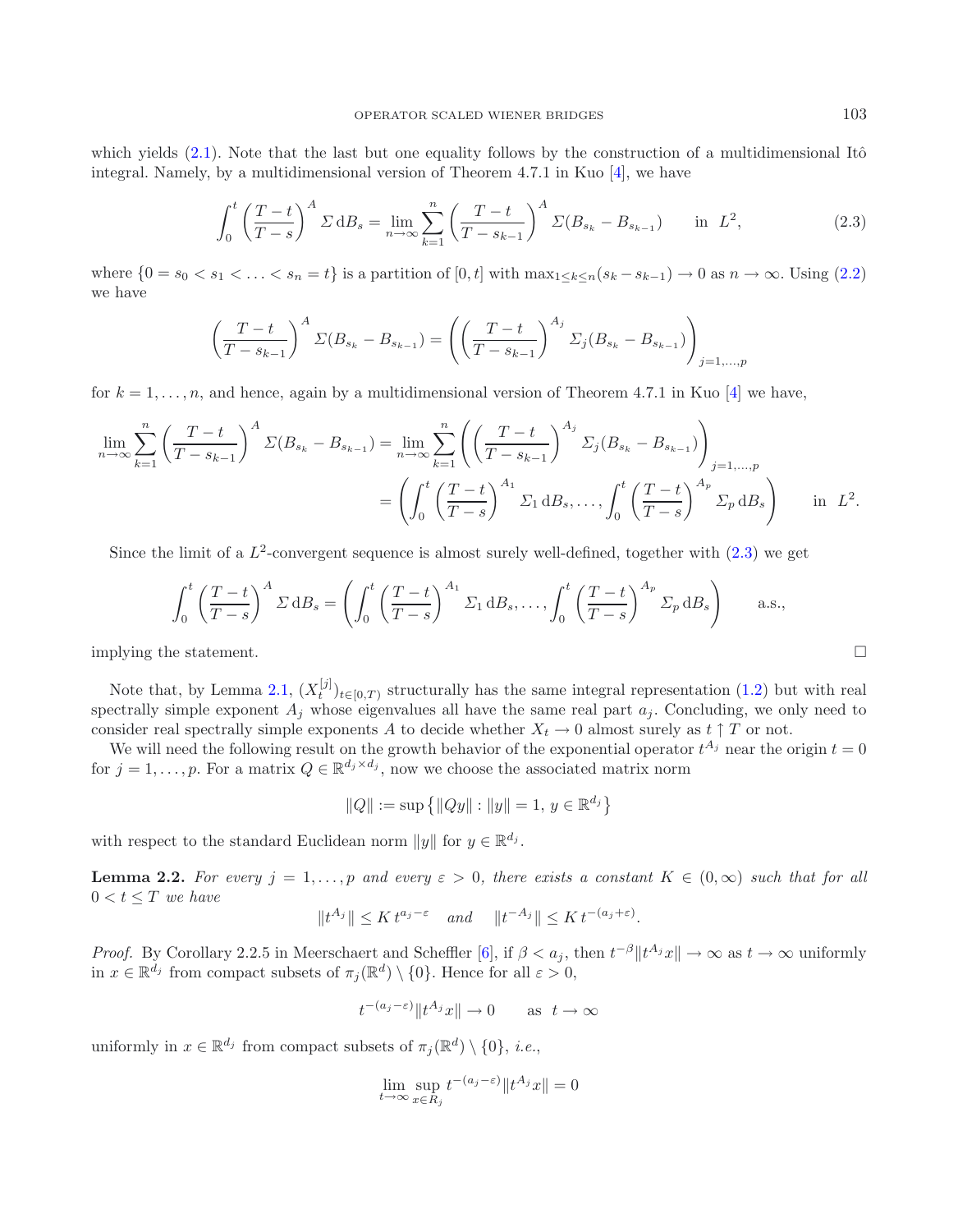for all compact subsets  $R_j$  of  $\pi_j(\mathbb{R}^d) \setminus \{0\}$ . Then, by choosing  $R_j := \{x \in \pi_j(\mathbb{R}^d) : ||x|| = 1\}$ , and using the definition of the norm, we have

$$
\lim_{t \to \infty} \sup_{x \in R_j} t^{-(a_j - \varepsilon)} \| t^{A_j} x \| = \lim_{t \to \infty} t^{-(a_j - \varepsilon)} \| t^{A_j} \| = 0.
$$

Since a convergent sequence is bounded, we have

$$
\sup_{t \in (0,T]} t^{-(a_j - \varepsilon)} \| t^{A_j} \| =: K'_j < \infty, \quad j = 1, \dots, p.
$$

Hence with  $K' := \max\{K'_1, \ldots, K'_p\}$ , we have  $||t^{A_j}|| \leq K't^{a_j - \varepsilon}$  for all  $t \in (0, T]$  and  $j = 1, \ldots, p$ .<br>Similarly, by Carollany 2.2.5 in Mographe and Schefflan [6] if  $\beta > \varepsilon$ , then  $t^{-\beta}||tA_j||$ .

Similarly, by Corollary 2.2.5 in Meerschaert and Scheffler [\[6\]](#page-14-7), if  $\beta > a_j$ , then  $t^{-\beta}$  | $t^{A_j}x$ ||  $\rightarrow 0$  as  $t \rightarrow \infty$ uniformly in  $x \in \mathbb{R}^{d_j}$  from compact subsets of  $\pi_i(\mathbb{R}^d)$ . Hence, with the same arguments as above, there exists  $K'' > 0$  such that  $||t^{-A_j}|| \leq K'' t^{-(a_j + \varepsilon)}$  for all  $t \in (0,T]$  and  $j = 1, \ldots, p$ .

<span id="page-4-0"></span>Finally, one can choose  $K := \max\{K', K''\}.$  $\{K''\}.$ 

We note that in Lemma [2.2](#page-3-1) one can use any matrix norm on  $\mathbb{R}^{d_j \times d_j}$  (since any two matrix norms on  $\mathbb{R}^{d_j \times d_j}$ ) are equivalent).

### **2.2. SLLN** and LIL for martingales on  $[0, T)$

Recall the integral representation [\(1.2\)](#page-1-0) of the solution  $(X_t)_{t\in[0,T)}$  of [\(1.1\)](#page-0-0) with  $X_0 = 0$ . We may write

$$
X_t = (T - t)^A M_t \quad \text{with} \quad M_t := \int_0^t (T - s)^{-A} \Sigma \, \mathrm{d}B_s, \quad t \in [0, T). \tag{2.4}
$$

<span id="page-4-1"></span>Here  $(M_t)_{t\in[0,T)}$  is a continuous square-integrable martingale whose *i*-th coordinate  $(M_t^{(i)})_{t\in[0,T)}$  has quadratic variation process given by

$$
\langle M^{(i)} \rangle_t = \int_0^t \|e_i^\top (T - s)^{-A} \Sigma\|^2 \, \mathrm{d} s, \quad t \in [0, T), \tag{2.5}
$$

<span id="page-4-2"></span> $\Box$ 

for every  $i = 1, ..., d$ , where  $\{e_1, ..., e_d\}$  denotes the canonical basis of  $\mathbb{R}^d$ . Note that  $(\langle M^{(i)} \rangle_t)_{t \in [0,T)}$  is a continuous deterministic function.

We call the attention that from now on the superscripts in curved brackets denote coordinates rather than spectral components denoted by superscripts with squared brackets as in Section [2.1.](#page-2-4)

Usually, the strong law of large numbers for martingales is formulated as a limit theorem as  $t \to \infty$ . In our case we need to consider the limiting behavior as  $t \uparrow T$ . Due to the strictly increasing and continuous time change  $t(s) = (2T/\pi) \arctan s, s \ge 0$  (which is a bijection between  $[0, \infty)$  and  $[0, T)$ ), we get that  $(\widetilde{M}_s := M_{t(s)})_{s \ge 0}$ is a continuous square-integrable martingale with respect to the filtration  $(\widetilde{\mathcal{F}}_s := \mathcal{F}_{t(s)})_{s\geq 0}$  and we can easily adopt the following well-known versions of the strong law of large numbers for continuous square-integrable martingales.

**Lemma 2.3.** *If*  $\lim_{t \uparrow T} \langle M^{(i)} \rangle_t < \infty$  for every  $i = 1, \ldots, d$ , then

<span id="page-4-3"></span>
$$
P\left(\lim_{t\uparrow T} M_t \text{ exists}\right) = 1.
$$

For the proof we refer to Proposition 4.1.26 together with Proposition 5.1.8 in [\[7\]](#page-14-8).

**Lemma 2.4.** *Let*  $f : [x_0, \infty) \to (0, \infty)$  *be an increasing function, where*  $x_0 > 0$  *such that*  $\int_{x_0}^{\infty} f(x)^{-2} dx < \infty$ *. If*  $\lim_{t \uparrow T} \langle M^{(i)} \rangle_t = \infty$  *for some*  $i \in \{1, ..., d\}$ *, then* 

$$
P\left(\lim_{t\uparrow T}\frac{M^{(i)}_t}{f(\langle M^{(i)}\rangle_t)}=0\right)=1.
$$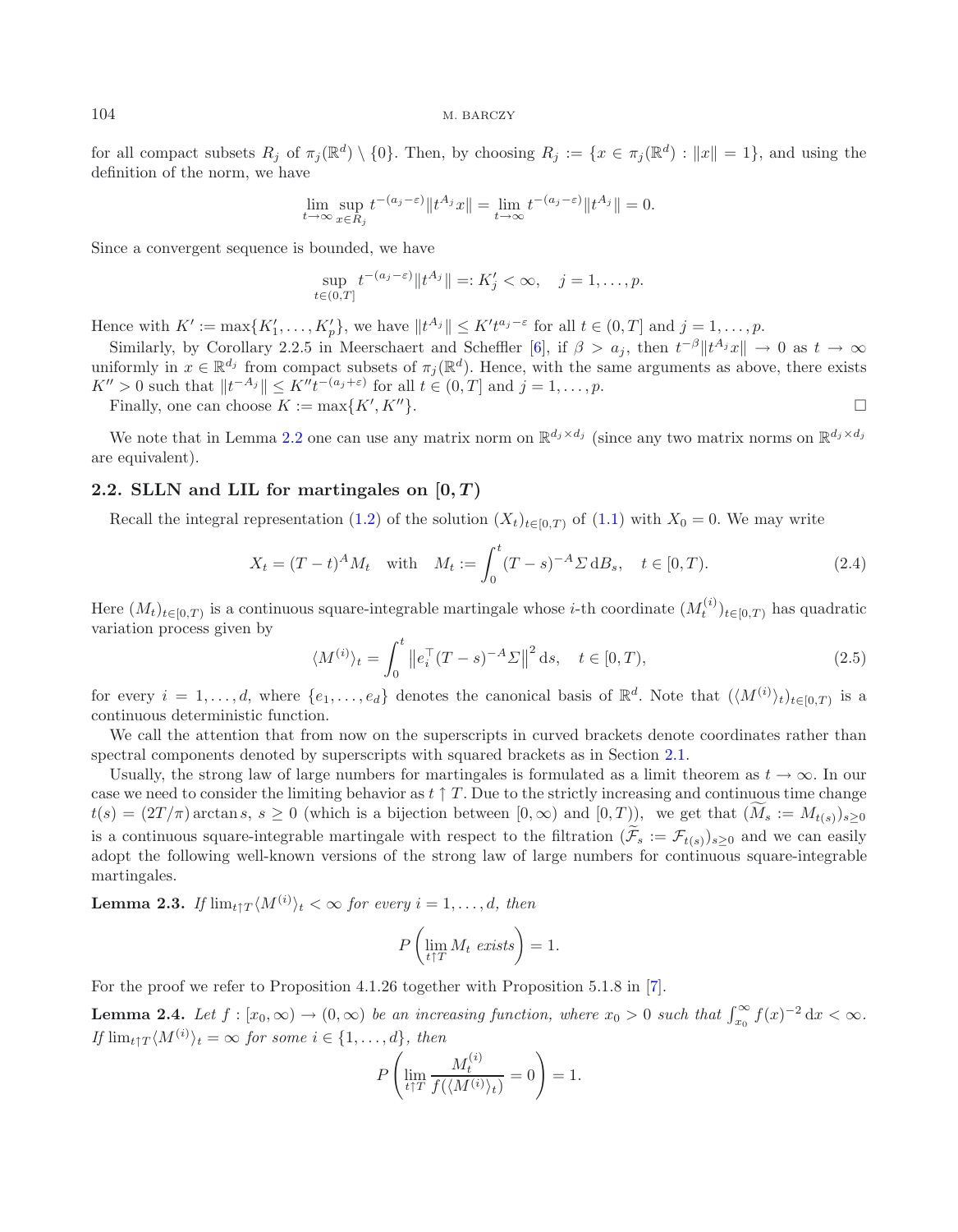<span id="page-5-1"></span>For the proof we refer to Exercise 5.1.16 in [\[7](#page-14-8)] or to Theorem 2.3 in [\[1](#page-14-9)].

Next we present a law of the iterated logarithm for  $(M_t)_{t\in[0,T)}$ .

**Lemma 2.5.** *If*  $P(\lim_{t \uparrow T} \langle M^{(i)} \rangle_t = \infty) = 1$  *for some*  $i \in \{1, ..., d\}$ *, then* 

$$
P\left(\limsup_{t\uparrow T}\frac{M^{(i)}_t}{\sqrt{2\langle M^{(i)}\rangle_t\ln(\ln\langle M^{(i)}\rangle_t)}}=1\right)=P\left(\liminf_{t\uparrow T}\frac{M^{(i)}_t}{\sqrt{2\langle M^{(i)}\rangle_t\ln(\ln\langle M^{(i)}\rangle_t)}}=-1\right)=1.
$$

<span id="page-5-0"></span>Lemma [2.5](#page-5-1) follows by Exercise 1.15 in Chapter V of Revuz and Yor [\[7](#page-14-8)].

#### <span id="page-5-3"></span>3. Bridge property

Let  $\text{Respec}(A) := \{ \text{Re } \lambda : \lambda \in \text{Spec}(A) \}$  be the collection of distinct real parts of the eigenvalues of the matrix A, where  $Spec(A)$  denotes the set of eigenvalues of A. If there exists  $\lambda \in Spec(A)$  with  $Re \lambda \leq 0$ , then the process  $(X_t)_{t\in[0,T)}$  defined by  $(1.2)$  with initial condition  $X_0 = 0 \in \mathbb{R}^d$  does not fulfill that  $X_t$  converges to some deterministic d-dimensional vector almost surely as  $t \uparrow T$  in general. This fact is known for the onedimensional situation  $d = 1$  from Remark 3.5 in [\[1](#page-14-9)]. To give an explicit multidimensional example, we consider a  $d \times d$  matrix A having only purely imaginary eigenvalues.

**Example 3.1.** Let  $\Sigma = I_d$  be the  $d \times d$  identity matrix and let  $A \in \mathbb{R}^{d \times d}$  be a skew symmetric matrix, *i.e.*  $A^{\top} = -A$ . Then all the non-zero eigenvalues of A are purely imaginary and  $r^A$  is an orthogonal matrix for every  $r > 0$ . Due to the invariance of the incremental distributions of a standard Wiener process with respect to orthogonal transformations, using  $(2.3)$  one can easily derive that the distributions of  $X_t$  and  $B_t$  coincide for every  $t \in [0, T)$ . Hence  $X_t$  converges in distribution to  $B_T$  as  $t \uparrow T$ , which shows that it cannot hold that  $X_t$ converges almost surely to some deterministic d-dimensional vector as  $t \uparrow T$ .

Our next result is about the limit behavior of the quadratic variation processes  $\langle M^{(i)} \rangle_t$  as  $t \uparrow T$  for  $i = 1, \ldots, d$ .

<span id="page-5-2"></span>**Lemma 3.2.** *If*  $\text{Respec}(A) \subseteq (0, 1/2)$ *, then for all*  $i = 1, \ldots, d$ *, the quadratic variation process*  $(\langle M^{(i)} \rangle_t)_{t \in [0,T]}$ *is bounded. If*  $\text{Respec}(A) \subseteq (1/2, \infty)$  *and*  $\Sigma$  *has full rank d (and consequently*  $m \ge d$ *), then*  $\lim_{t \uparrow T} \langle M^{(i)} \rangle_t = \infty$ *for all*  $i = 1, \ldots, d$ *.* 

*Proof.* As explained in Section 2.1, we only need to consider real spectrally simple matrices A with  $\text{Respec}(A)$  =  ${a}$  for some  $a > 0$ . Note that if  $\Sigma$  has full rank d, then  $\Sigma_j$  has full rank  $d_j$  for all  $j = 1,\ldots,p$  (due to  $\pi_i(\Sigma y) = \Sigma_i y, y \in \mathbb{R}^m$ . We distinguish between the following two cases.

**Case 1.**  $a \in (0, \frac{1}{2})$ . Let  $\beta \in (a, 1/2)$ . Then according to [\(2.5\)](#page-4-0) and Lemma [2.2](#page-3-1) with  $a_j := a$  and  $\varepsilon := \beta - a_j > 0$ , there exists a constant  $K > 0$  such that there exists a constant  $K > 0$  such that

$$
\langle M^{(i)} \rangle_t = \int_0^t \left\| e_i^{\top} (T - s)^{-A} \Sigma \right\|^2 ds \le \int_0^t \| e_i \|^2 \| (T - s)^{-A} \|^2 \| \Sigma \|^2 ds
$$
  

$$
\le K^2 \| \Sigma \|^2 \int_0^t (T - s)^{-2\beta} ds = K^2 \| \Sigma \|^2 \frac{T^{1 - 2\beta} - (T - t)^{1 - 2\beta}}{1 - 2\beta}
$$
(3.1)

for  $t \in [0, T)$  and  $i = 1, \ldots, d$ , which shows that the quadratic variation process  $(\langle M^{(i)} \rangle_t)_{t \in [0, T)}$  is bounded due to  $\beta < 1/2$ .

**Case 2.**  $a > 1/2$  and  $\Sigma$  has full rank d. By  $(2.5)$ , we get

$$
\langle M^{(i)} \rangle_t = \int_0^t \|e_i^\top (T - s)^{-A} \Sigma\|^2 \, \mathrm{d} s = \int_0^t \|\Sigma^\top (T - s)^{-A^\top} e_i\|^2 \, \mathrm{d} s
$$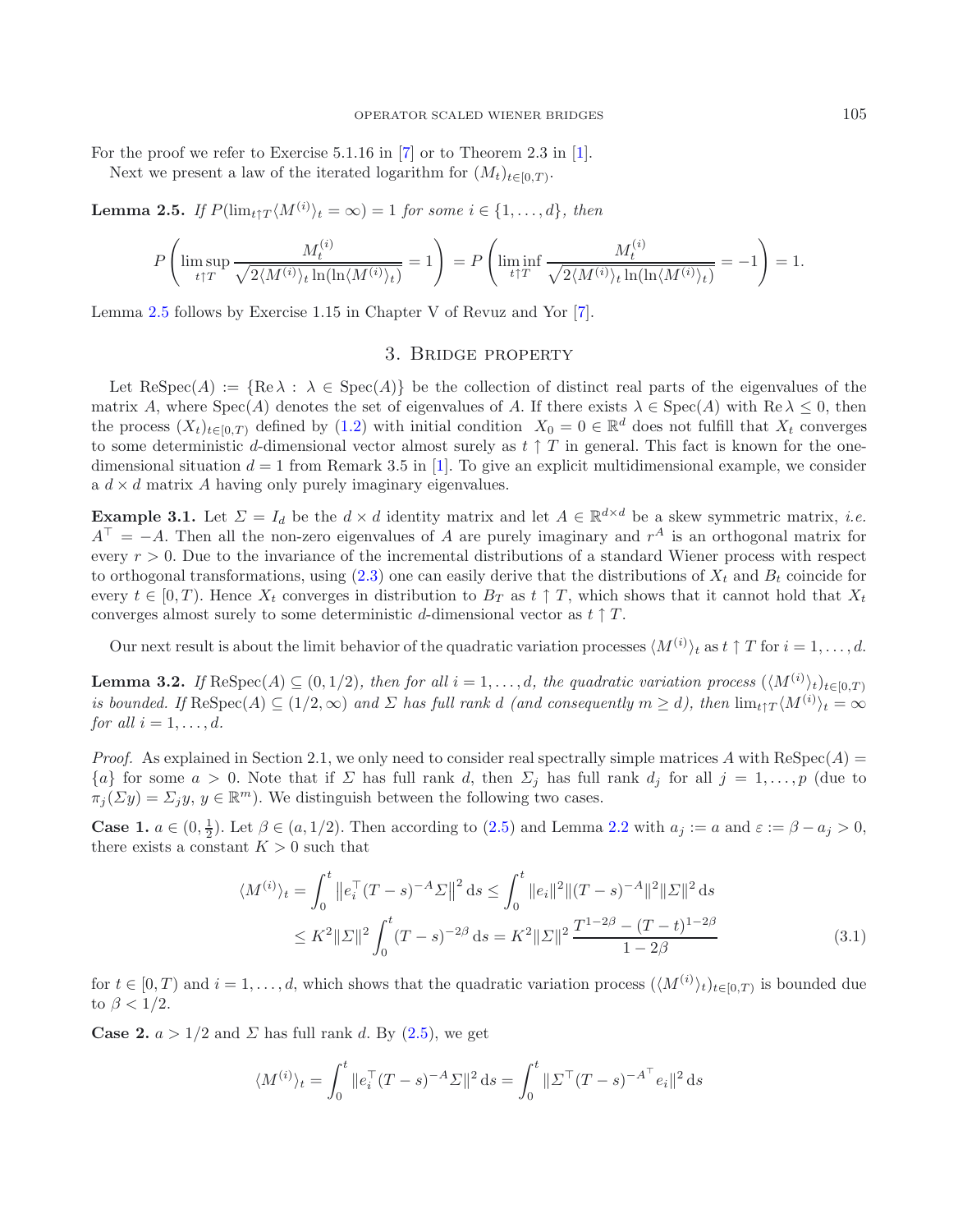for  $i = 1, ..., d$  and  $t \in [0, T)$ . Since  $\Sigma$  has full rank d, we have  $\Sigma \Sigma^{\top}$  is invertible and

$$
\|(T-s)^{-A^\top}e_i\|^2 \leq \|(\Sigma\Sigma^\top)^{-1}\Sigma\|^2 \|\Sigma^\top (T-s)^{-A^\top}e_i\|^2 =: C\|\Sigma^\top (T-s)^{-A^\top}e_i\|^2
$$

for all  $s \in [0, T)$  and  $i = 1, \ldots, d$ , where  $C > 0$ . This yields that

$$
\langle M^{(i)} \rangle_t \ge C^{-1} \int_0^t \| (T - s)^{-A^{\top}} e_i \|^2 ds, \qquad t \in [0, T), \ \ i = 1, \dots, d.
$$

By Theorem 2.2.4 in Meerschaert and Scheffler [\[6](#page-14-7)], for all  $\varepsilon > 0$  and  $i \in \{1, \ldots, d\}$ , one can choose a  $t_0 \in (0, T)$ such that

$$
(T-s)^{a-\varepsilon} \|(T-s)^{-A^\top} e_i\| \ge 1, \qquad \forall s \in [t_0, T).
$$

Hence for all  $t \geq t_0$ ,  $t \in [0, T)$  and  $i \in \{1, \ldots, d\}$ ,

$$
\langle M^{(i)} \rangle_t \ge C^{-1} \int_0^{t_0} \| (T - s)^{-A^\top} e_i \|^2 \, ds + C^{-1} \int_{t_0}^t (T - s)^{-2a + 2\varepsilon} \, ds \to \infty \quad \text{as} \quad t \uparrow T,
$$

<span id="page-6-1"></span>provided that  $a - \varepsilon > 1/2$ . Since  $a > 1/2$ , one can choose such an  $\varepsilon$ , which yields that  $\lim_{t \uparrow T} \langle M^{(i)} \rangle_t = \infty$  for every  $i \in \{1, ..., d\}$ . every  $i \in \{1, \ldots, d\}.$ 

**Remark 3.3.** We conjecture that  $\lim_{t \uparrow T} \langle M^{(i)} \rangle_t = \infty$  for every  $i \in \{1, ..., d\}$  in case ReSpec(A) = {1/2}. However, we cannot address a precise argument. Note that in dimension 1 this holds; see the proof of Lemma 3.1 in Barczy and Pap [\[1\]](#page-14-9). Fortunately, for proving the bridge property of  $(X_t)_{t\in[0,T)}$  we do not need any information about the limit behavior of the quadratic variation process in case A has eigenvalues with real part all equal to  $\frac{1}{2}$ , see the proof of Theorem [3.4](#page-6-0) below.

Now we are ready to formulate our main result.

<span id="page-6-0"></span>**Theorem 3.4.** *Let us suppose that*  $\Sigma$  *has full rank* d (*and consequently*  $m \geq d$ *). If* ReSpec( $A$ )  $\subseteq$  (0, $\infty$ )*, then the process*

$$
\widehat{X}_t := \begin{cases} \int_0^t \left(\frac{T-t}{T-s}\right)^A \Sigma \, \mathrm{d}B_s & \text{if } t \in [0, T), \\ 0 & \text{if } t = T \end{cases} \tag{3.2}
$$

*is a centered Gauss process with almost surely continuous sample paths.*

<span id="page-6-2"></span>**Remark 3.5.** Note that the condition  $\text{Respec}(A) \subseteq (0, \infty)$  is equivalent to  $t^A \to 0 \in \mathbb{R}^{d \times d}$  as  $t \downarrow 0$ . We call the attention that the condition that  $\Sigma$  has full rank d in Theorem [3.4](#page-6-0) is needed only for the case ReSpec(A) ∩  $[1/2,\infty) \neq \emptyset$ ; see the proof given below. Moreover, as mentioned in the Introduction, the assumption that  $\Sigma$ has full rank d is only a minor restriction to the generality of Theorem [3.4.](#page-6-0)

*Proof of Theorem [3.4.](#page-6-0)* The process  $(\hat{X}_t)_{t \in [0,T]}$  given by [\(3.2\)](#page-6-1) is a centered Gauss process even without the protriotion on A (see a.g. Kapatage and Shapes <sup>[2]</sup>, Problem 5.6.2). As evaluated in Section 2.1, we only restriction on A (see, *e.g.*, Karatzas and Shreve [\[3](#page-14-4)], Problem 5.6.2). As explained in Section 2.1, we only need to consider real spectrally simple matrices A with  $\text{Respec}(A) = \{a\}$  for some  $a > 0$ . We distinguish between the following three cases.

**Case 1.**  $a \in (0, \frac{1}{2})$ . By Lemma [3.2,](#page-5-2) for all  $i \in \{1, ..., d\}$  the quadratic variation process  $(\langle M^{(i)} \rangle_t)_{t \in [0,T)}$  is<br>bounded. Hence, gines it is non-degreesing we have  $\lim_{x \to M^{(i)}} (M^{(i)})$ , guists and is finite for eve bounded. Hence, since it is non-decreasing, we have  $\lim_{t \uparrow T} \langle M^{(i)} \rangle_t$  exists and is finite for every  $i = 1, \ldots, d$ . An application of Lemma [2.3](#page-4-1) shows that  $\lim_{t \uparrow T} M_t$  exists almost surely. Since  $a > 0$ , by Lemma [2.2,](#page-3-1)  $(T - t)^A \rightarrow$  $0 \in \mathbb{R}^{d \times d}$  as  $t \uparrow T$  and by  $(2.4)$  we get  $\widehat{X}_t = (T - t)^A M_t \to 0 = \widehat{X}_T$  almost surely as  $t \uparrow T$ .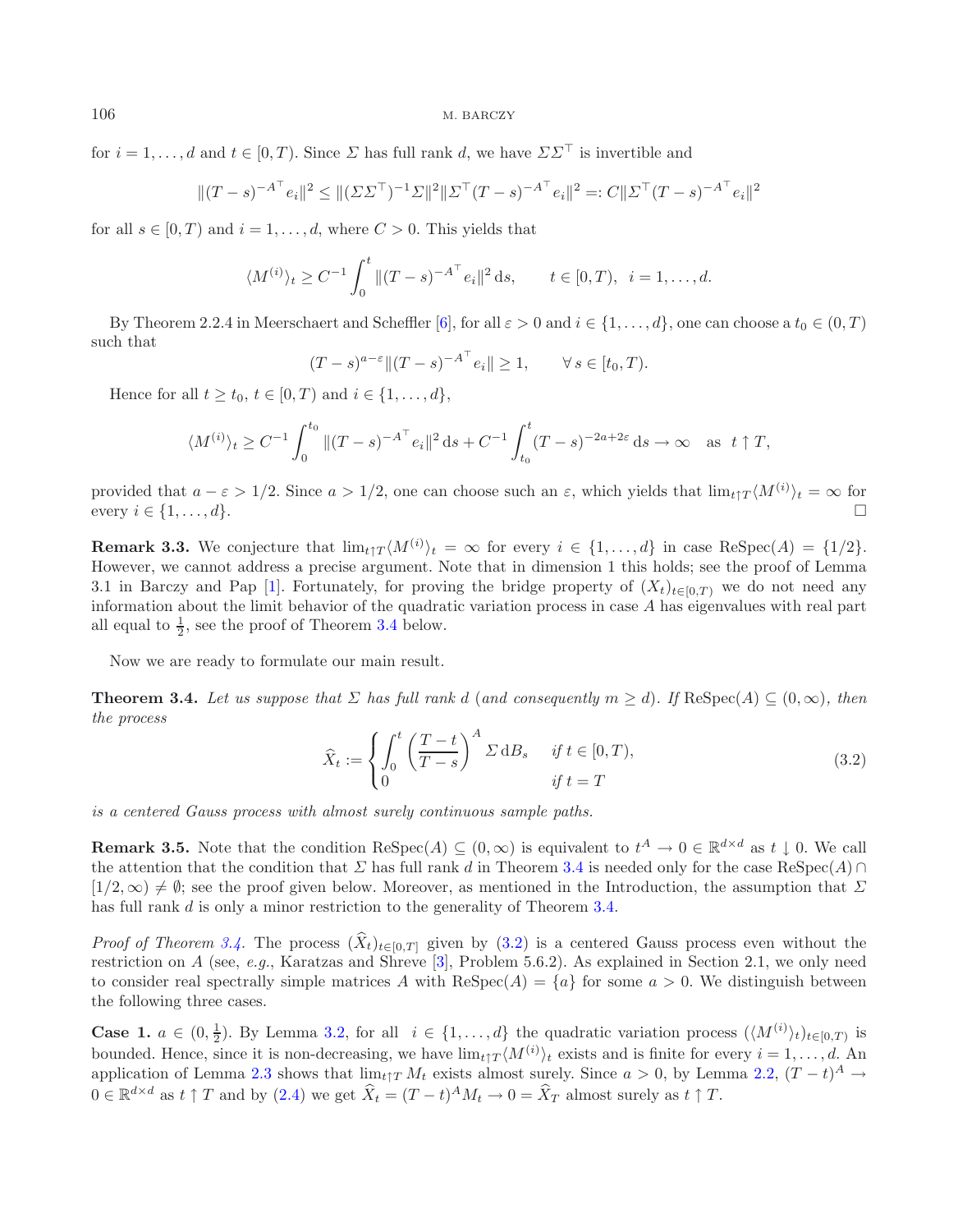**Case 2.**  $a > \frac{1}{2}$ . Let  $\varepsilon > 0$  and  $\delta := \frac{2a-1+\varepsilon}{2(2a-1)+\varepsilon}$ . We define  $f : [1, \infty) \to \mathbb{R}$  by  $f(x) := x^{\delta}$  for  $x \ge 1$ . Then  $\delta > \frac{1}{2}$ , and  $\int_1^{\infty} f(x)^{-2} dx = (2\delta - 1)^{-1} < \infty$ . By Lemma [3.2,](#page-5-2) we have  $\langle M^{(i)} \rangle_t \to \infty$  as  $t \uparrow T$ , and using Lemma [2.4](#page-4-3) we get  $M_t^{(i)}/f(\langle M^{(i)} \rangle_t) \to 0$  as  $t \uparrow T$  almost surely for every  $i = 1, \ldots, d$ . By  $(2.4)$ , we have for sufficiently large  $t$ 

$$
X_t^{(i)} = \sum_{j=1}^d ((T-t)^A)_{ij} f(\langle M^{(j)} \rangle_t) \frac{M_t^{(j)}}{f(\langle M^{(j)} \rangle_t)}
$$

for every  $i = 1, \ldots, d$ . To prove that  $\widehat{X}_t \to 0 = \widehat{X}_T$  as  $t \uparrow T$  almost surely, it is enough to show that  $((T (t)^A\big)_{ij} f(\langle M^{(j)} \rangle_t), t \in [0, T)$ , is bounded for every  $i, j \in \{1, ..., d\}$ . Since any two norms on  $\mathbb{R}^{d \times d}$  are equivalent, one can choose a constant  $C > 0$  such that for every matrix  $D \in \mathbb{R}^{d \times d}$ ,

<span id="page-7-0"></span>
$$
||D||_1 := \max_{j=1,\dots,d} \sum_{i=1}^d |d_{ij}| \le C ||D||.
$$

Similarly to [\(3.1\)](#page-5-3), by Lemma [2.2](#page-3-1) with  $a_j = a > \frac{1}{2}$ , we get for some constant  $K > 0$ ,

$$
\langle M^{(j)} \rangle_t \le K^2 m \| \Sigma \|^2 \frac{T^{1-2(a+\varepsilon)} - (T-t)^{1-2(a+\varepsilon)}}{1-2(a+\varepsilon)} \le K^2 m \| \Sigma \|^2 \frac{(T-t)^{1-2(a+\varepsilon)}}{2(a+\varepsilon)-1}
$$
(3.3)

for  $t \in [0, T)$  and  $j = 1, \ldots, d$ . Then

$$
\left| \left( (T-t)^A \right)_{ij} f(\langle M^{(j)} \rangle_t) \right| \leq \sum_{i=1}^d \left| \left( (T-t)^A \right)_{ij} \right| \left| f(\langle M^{(j)} \rangle_t) \right|
$$
  

$$
\leq \| (T-t)^A \|_1 f\left( K^2 m \| \Sigma \|^2 \frac{(T-t)^{1-2(a+\varepsilon)}}{2(a+\varepsilon)-1} \right)
$$
  

$$
\leq C \| (T-t)^A \| \left( \frac{K^2 m \| \Sigma \|^2}{2(a+\varepsilon)-1} \right)^{\delta} (T-t)^{\delta(1-2(a+\varepsilon))}
$$
  

$$
\leq \widetilde{C} (T-t)^{\delta(1-2(a+\varepsilon)) + a-\varepsilon}, \quad t \in [0, T)
$$

for some constant  $\tilde{C} > 0$  (depending on  $\varepsilon$ ) and  $i, j \in \{1, ..., d\}$ , where the last inequality follows again by Lemma [2.2](#page-3-1) with  $a_j := a$ . Our choice of  $\delta > 0$  yields that

$$
\delta(1 - 2(a + \varepsilon)) + a - \varepsilon = a - \varepsilon - \frac{(2(a + \varepsilon) - 1)(2a - 1 + \varepsilon)}{2(2a + \varepsilon/2 - 1)}
$$

$$
\to a - \frac{(2a - 1)^2}{2(2a - 1)} = \frac{1}{2} > 0 \quad \text{as } \varepsilon \downarrow 0,
$$

which shows the desired boundedness of  $((T-t)^{A})_{ij} f(\langle M^{(j)} \rangle_{t}), t \in [0, T)$ , for sufficiently small  $\varepsilon > 0$ .

**Case 3.**  $a = \frac{1}{2}$ . Decompose  $\{1, ..., d\} = \mathcal{I}_1 \cup \mathcal{I}_2$  in such a way that the (deterministic) quadratic variation process  $(\mathcal{M}^{(i)})_{i,j}$  is a subsymbol for every  $i \in \mathcal{I}_2$  and  $(\mathcal{M}^{(i)})_{i,j}$  is a set  $i \in \mathcal{$ process  $(\langle M^{(i)} \rangle_t)_{t \in [0,T)}$  is bounded for every  $i \in \mathcal{I}_1$  and  $\langle M^{(i)} \rangle_t \to \infty$  as  $t \uparrow T$  for every  $i \in \mathcal{I}_2$ . For  $i \in \{1, \ldots, d\}$ we obtain for sufficiently large  $t$ 

$$
X_t^{(i)} = \sum_{j=1}^d ((T-t)^A)_{ij} M_t^{(j)}
$$
  
= 
$$
\sum_{j \in \mathcal{I}_1} ((T-t)^A)_{ij} M_t^{(j)} + \sum_{j \in \mathcal{I}_2} ((T-t)^A)_{ij} f(\langle M^{(j)} \rangle_t) \frac{M_t^{(j)}}{f(\langle M^{(j)} \rangle_t)}
$$

·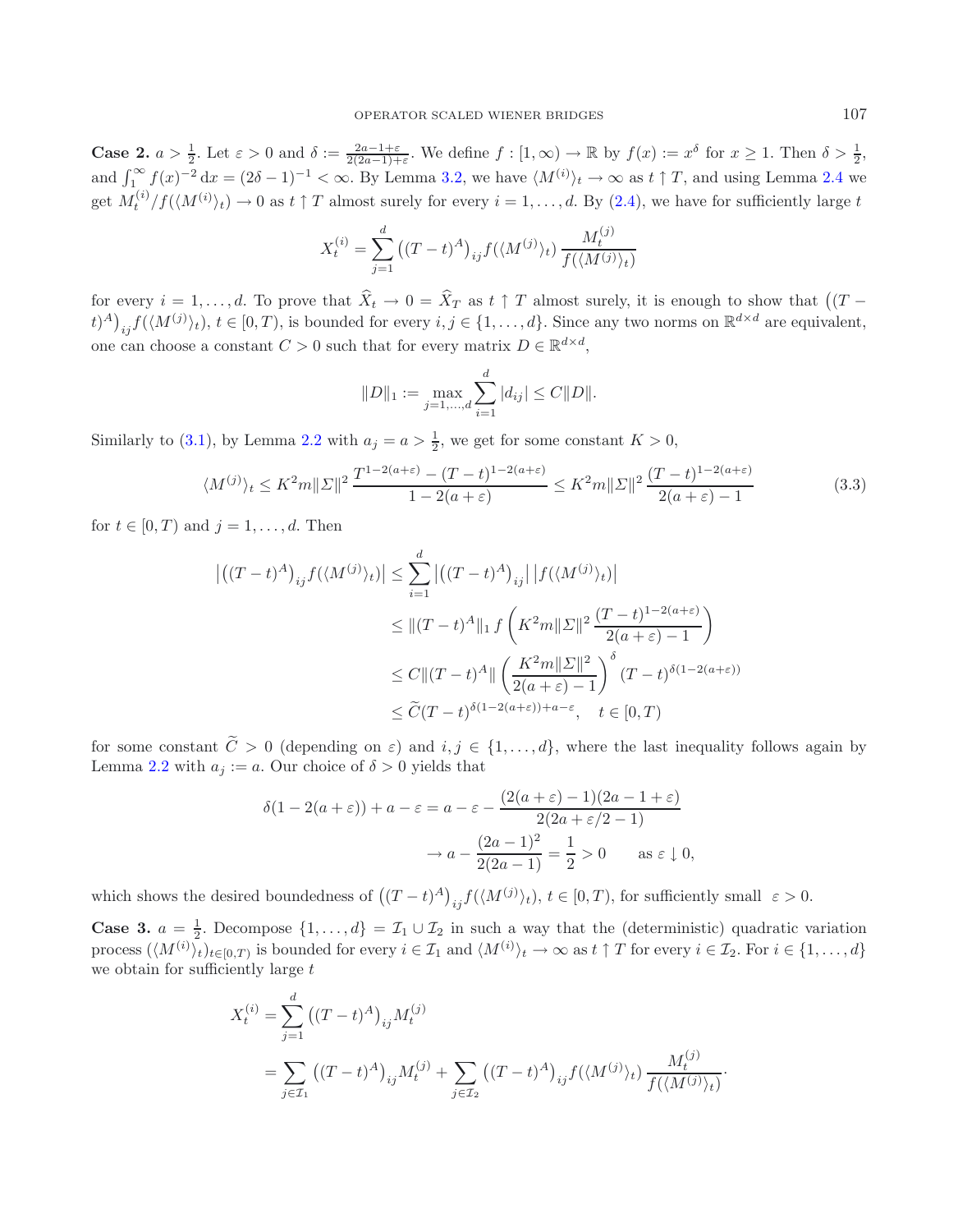Since  $a > 0$ , by Lemma [2.2,](#page-3-1)  $(T-t)^A \to 0 \in \mathbb{R}^{d \times d}$  as  $t \to T$ , and hence as in Case 1, we get that the first sum on the right-hand side tends to 0 as  $t \uparrow T$  almost surely. The second sum on the right-hand side tends to 0 as well, since  $\delta = (2a-1+\varepsilon)/(2(2a-1)+\varepsilon) = 1 > 1/2, 1-2(a+\varepsilon) = -2\varepsilon < 0$  and  $\delta(1-2(a+\varepsilon)) + a-\varepsilon = 1/2-3\varepsilon > 0$ for  $\varepsilon \in (0, 1/6)$ , and one can apply the method of Case 2 described above.

#### 4. Asymptotic behavior of the bridge

<span id="page-8-0"></span>In this section we study asymptotic behavior of the sample paths of the operator scaled Wiener bridge  $(X_t)_{t\in[0,T)}$  given by  $(1.1)$  with initial condition  $X_0 = 0$ .

Our first result is a partial generalization of Theorem 3.4 in Barczy and Pap [\[1\]](#page-14-9).

**Proposition 4.1.** *If*  $\text{ReSpec}(A) \subseteq (0, 1/2)$ *, then* 

<span id="page-8-4"></span><span id="page-8-3"></span><span id="page-8-2"></span><span id="page-8-1"></span>
$$
P\left(\lim_{t\uparrow T}(T-t)^{-A}X_t = M_T\right) = 1,\tag{4.1}
$$

*where*  $M_T$  *is a d-dimensional normally distributed random variable. Consequently, for all*  $\widetilde{A} \in \mathbb{R}^{d \times d}$  *with*  $A\widetilde{A} =$ AA, we have

$$
P\left(\lim_{t\uparrow T}(T-t)^{-\widetilde{A}}X_t=0\right)=1 \quad \text{if} \quad \text{Respec}(A-\widetilde{A})\subseteq (0,\infty),\tag{4.2}
$$

$$
P\left(\lim_{t\uparrow T} \|(T-t)^{-\tilde{A}}X_t\| = \infty\right) = 1 \text{ if } \operatorname{Respec}(A - \tilde{A}) \subseteq (-\infty, 0). \tag{4.3}
$$

*Proof.* By [\(2.4\)](#page-4-2),

$$
(T-t)^{-A}X_t = M_t = \int_0^t (T-s)^{-A} \Sigma \, dB_s, \quad t \in [0, T),
$$

and since  $\text{Respec}(A) \subseteq (0, 1/2)$ , by the proof of Theorem [3.4](#page-6-0) (Case 1), we have  $M_T := \lim_{t \uparrow T} M_t$  exists almost surely. Since  $M_t$  is a d-dimensional normally distributed random variable for all  $t \in [0, T)$ , and normally distributed random variables can converge in distribution only to a normally distributed random variable (following directly, *e.g.*, from Thm. 3.1.16 in Meerschaert and Scheffler  $[6]$ , we have that  $M_T$  is normally distributed, which yields [\(4.1\)](#page-8-1). Hence for all  $A, \widetilde{A} \in \mathbb{R}^{d \times d}$  with  $A\widetilde{A} = \widetilde{A}A$  we have

$$
(T-t)^{-\tilde{A}}X_t = (T-t)^{A-\tilde{A}}M_t, \quad t \in [0,T). \tag{4.4}
$$

If ReSpec( $A - \widetilde{A}$ ) ⊂ (0, ∞), then, by Remark [3.5,](#page-6-2)

$$
\lim_{t \uparrow T} (T - t)^{A - \tilde{A}} = 0 \in \mathbb{R}^{d \times d},
$$

and together with  $P(\lim_{t \uparrow T} M_t = M_T) = 1$ , we have [\(4.2\)](#page-8-2).

If ReSpec( $A - \tilde{A}$ )  $\subseteq (-\infty, 0)$ , then by [\(4.4\)](#page-8-3),  $||(T - t)^{-\tilde{A}}X_t|| = ||(T - t)^{A - \tilde{A}}M_t||$  for  $t \in [0, T)$ . Since  $P(M_T =$ 0) = 0, for almost every  $\omega \in \Omega$  one can choose  $\eta(\omega) > 0$  such that  $0 \notin \{x \in \mathbb{R}^d : ||M_T(\omega) - x|| < \eta(\omega)\}.$ Further, since  $\lim_{t\uparrow T} M_t = M_T$  almost surely one can choose a  $t_0 \in [0,T)$  such that  $M_t(\omega) \in \{x \in \mathbb{R}^d :$  $||M_T(\omega) - x|| < \eta(\omega)$  for  $t \in [t_0, T)$ . Using Theorem 2.2.4 in [\[6](#page-14-7)] with  $\alpha = 0$  and with the compact set  $S(\omega) := \{x \in \mathbb{R}^d : \|M_T(\omega) - x\| \leq \eta(\omega)\},\$  we have  $\|s^{-(A-\tilde{A})}x\| \to \infty$  as  $s \to \infty$  for all  $x \in S(\omega),$  and hence  $||(T-t)^{A-\tilde{A}}M_t(\omega)|| \to \infty$  as  $t \uparrow T$ . This yields [\(4.3\)](#page-8-4).

Recall the spectral decomposition of the process  $(X_t)_{t\in[0,T)}$ , see Lemma [2.1.](#page-2-1) For the spectral components, one can get the following precise asymptotic result.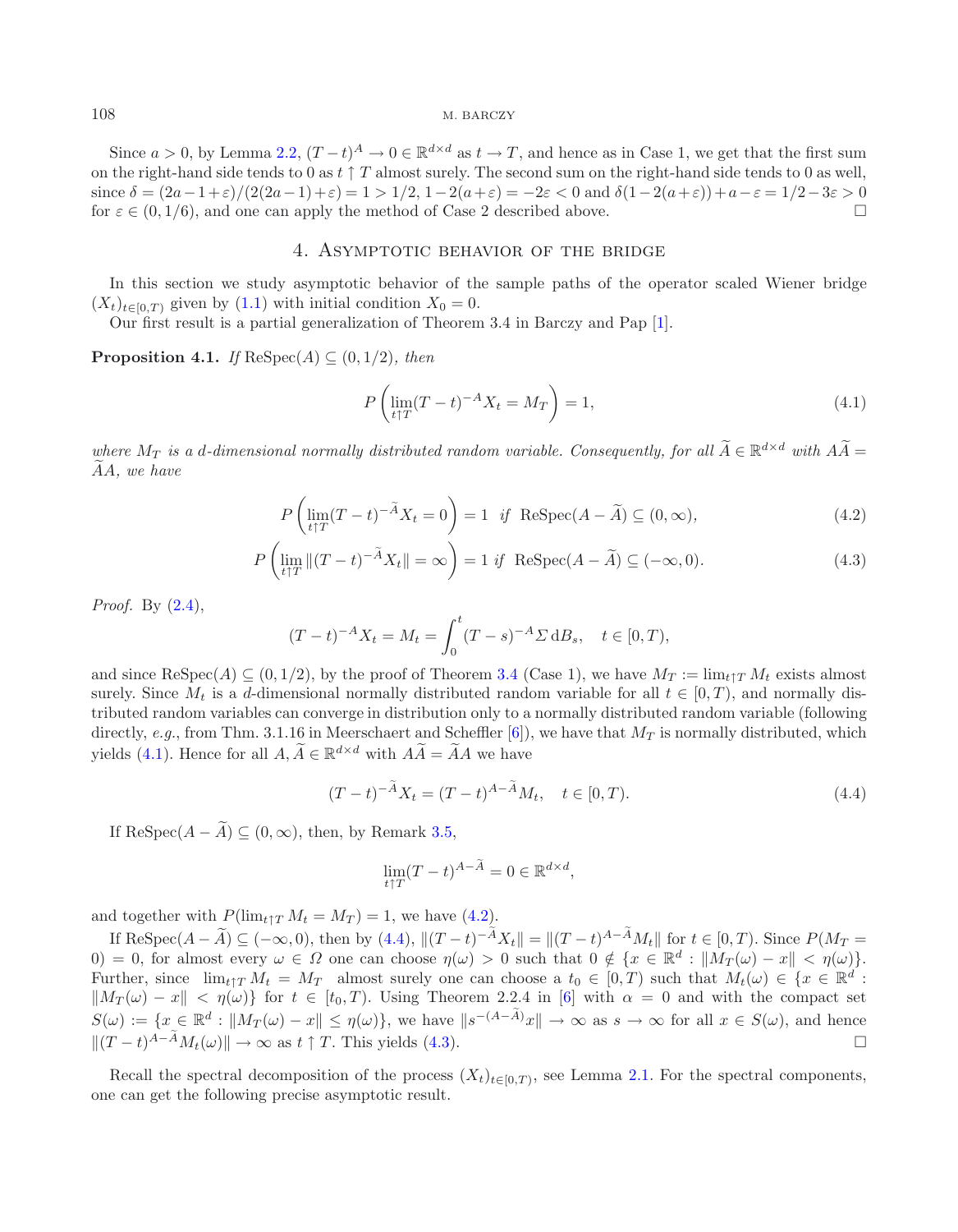**Theorem 4.2.** *If*  $\text{Respec}(A) \subseteq (0, \infty)$  *and*  $\Sigma$  *has full rank d (and consequently*  $m \geq d$ *), then for all*  $\varepsilon > 0$ *,* 

$$
P\left(\lim_{t \uparrow T} (T-t)^{-\min(a_j,1/2)+\varepsilon} \|X_t^{[j]}\| = 0\right) = 1,
$$
\n(4.5)

$$
P\left(\limsup_{t \uparrow T} (T-t)^{-\min(a_j,1/2)-\varepsilon} \|X_t^{[j]}\| = \infty\right) = 1,
$$
\n(4.6)

*where*  $a_1 \lt \ldots \lt a_p$  denote the distinct real parts of the eigenvalues of A and  $(X_i^{[j]})_{t \in [0,T)}$ ,  $j = 1, \ldots, p$ , are the corresponding engated components of  $(X)$ ,  $\ldots$ , are see Section 2.1. Eurther if  $\text{Bekn}(\Lambda) \subset (0,$ *corresponding spectral components of*  $(X_t)_{t\in[0,T)}$ *, see Section* [2.1](#page-2-4)*. Further, if* ReSpec(A)  $\subseteq$  (0, 1/2)*, then* [\(4.6\)](#page-9-0) *can be strengthened to*

$$
P\left(\lim_{t\uparrow T} (T-t)^{-a_j-\varepsilon} \|X_t^{[j]}\| = \infty\right) = 1.
$$
\n(4.7)

*Proof.* As explained in Section 2.1, we only need to consider real spectrally simple matrices A with  $\text{Respec}(A)$  =  ${a}$  for some  $a > 0$ . Then  $p = 1$  and  $X^{[1]} = X$ . Note that if  $\Sigma$  has full rank d, then  $\Sigma_j$  has full rank  $d_j$  for all  $j=1,\ldots,p.$ 

**Case 1.**  $a \in (0, \frac{1}{2})$ . To prove [\(4.5\)](#page-9-1) we use [\(4.2\)](#page-8-2) with  $\widetilde{A} := (a - \varepsilon)I_d$ . Then  $A\widetilde{A} = \widetilde{A}A$  and ReSpec( $A - \widetilde{A}$ ) = { $\varepsilon$ } ⊆  $(0, \infty)$ . Hence we have  $P(\lim_{t \uparrow T} (T-t)^{-a+\epsilon} X_t = 0) = 1$  by [\(4.2\)](#page-8-2). To prove [\(4.7\)](#page-9-2) we apply [\(4.3\)](#page-8-4) with  $\widetilde{A} := (a+\epsilon)I_d$ . Then  $\widetilde{AA} = \widetilde{A}A$  and  $\text{Respec}(A - \widetilde{A}) = \{-\varepsilon\} \subseteq (-\infty, 0)$ . Hence  $P(\lim_{t \uparrow T} (T - t)^{-(a+\varepsilon)} ||X_t|| = \infty) = 1$  by [\(4.3\)](#page-8-4).

**Case 2.**  $a > \frac{1}{2}$ . We use the well-known equality

<span id="page-9-4"></span><span id="page-9-3"></span>
$$
||x|| = \sup_{\theta \in \mathbb{R}^d, \|\theta\| = 1} |\langle x, \theta \rangle|, \qquad x \in \mathbb{R}^d,
$$

where  $\langle \cdot, \cdot \rangle$  denotes the usual Euclidean inner product on  $\mathbb{R}^d$ . Hence to prove  $(4.5)$  it is sufficient to show

$$
P\left(\lim_{t\uparrow T}(T-t)^{-1/2+\varepsilon}\sup_{\theta\in\mathbb{R}^d, \|\theta\|=1}|\langle X_t,\theta\rangle|=0\right)=1.
$$

First, we verify that for all  $\varepsilon > 0$  there exists some  $t_0 \in [0, T)$  such that

$$
(T-t)^{a+\varepsilon} \le \sup_{\theta \in \mathbb{R}^d, \|\theta\|=1} \|\theta^\top (T-t)^A\| \le (T-t)^{a-\varepsilon}, \qquad t \in [t_0, T). \tag{4.8}
$$

Indeed, using Theorem 2.2.4 in [\[6\]](#page-14-7) with  $\alpha := -(a + \varepsilon)$  and  $\beta := -(a - \varepsilon)$ , respectively, we get

$$
\lim_{t \uparrow T} \left( ((T-t)^{-1})^{-\alpha} \sup_{\theta \in \mathbb{R}^d, \|\theta\|=1} \|((T-t)^{-1})^{-A^\top} \theta\| \right) = \infty,
$$
  

$$
\lim_{t \uparrow T} \left( ((T-t)^{-1})^{-\beta} \sup_{\theta \in \mathbb{R}^d, \|\theta\|=1} \|((T-t)^{-1})^{-A^\top} \theta\| \right) = 0.
$$

This yields [\(4.8\)](#page-9-3) taking into account that  $\|((T-t)^{-1})^{-A^{\top}}\theta\| = \|\theta^{\top}(T-t)^{A}\|, t \in [0,T)$ . Note also that for all  $t \in [t_0, T)$  and  $\theta \in \mathbb{R}^d$  with  $\|\theta\| = 1$ ,

$$
\langle X_t, \theta \rangle = \theta^\top X_t = \theta^\top (T-t)^A M_t = \|\theta^\top (T-t)^A\| \frac{\theta^\top (T-t)^A}{\|\theta^\top (T-t)^A\|} M_t. \tag{4.9}
$$

<span id="page-9-2"></span><span id="page-9-1"></span><span id="page-9-0"></span>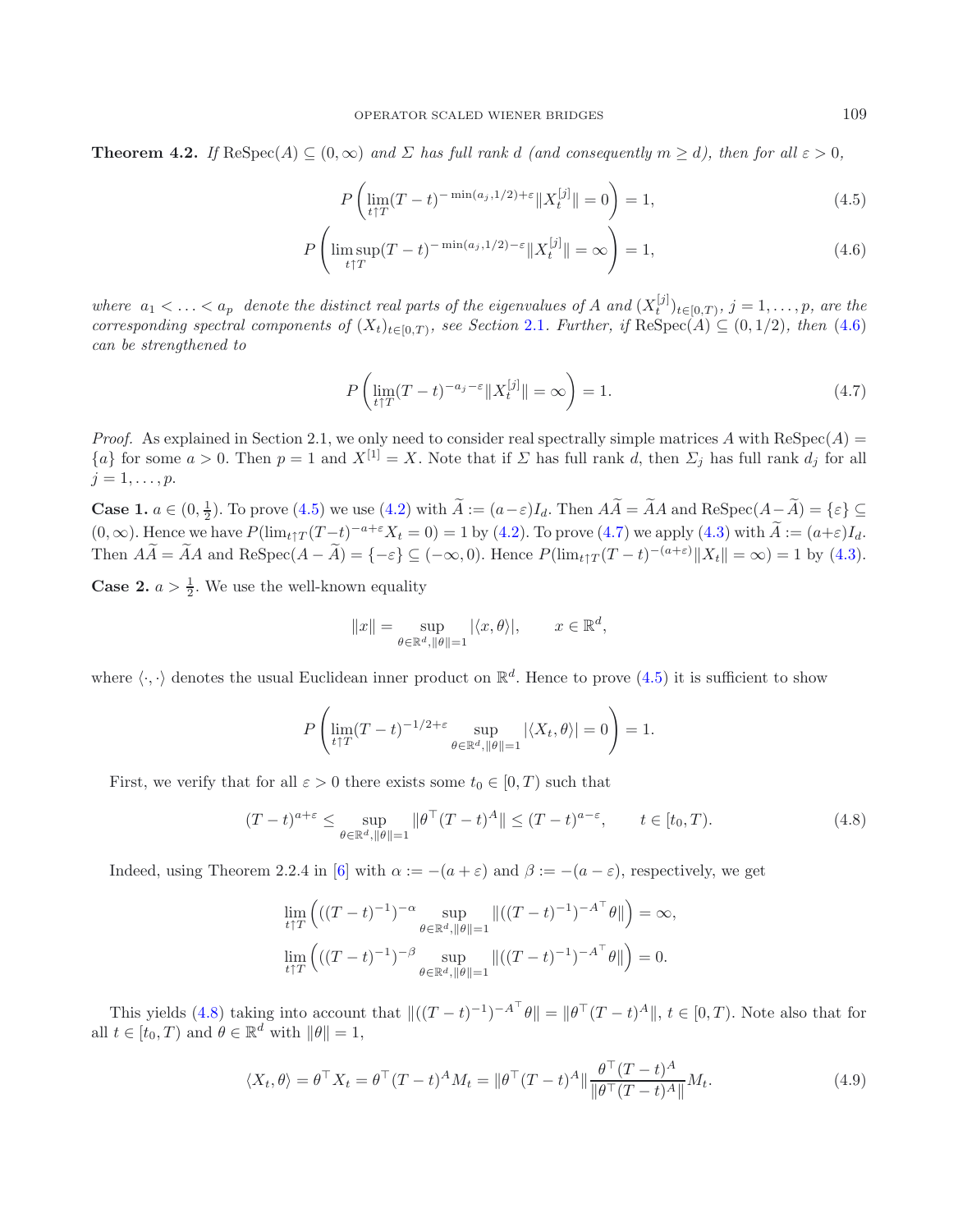Due to  $a > 1/2$  and  $\Sigma$  has full rank d, by Lemma [3.2](#page-5-2) we have  $\lim_{t \uparrow T} \langle M^{(i)} \rangle_t = \infty$  for  $i = 1, \ldots, d$ , and hence, by  $(4.9)$ , for sufficiently large t,

<span id="page-10-0"></span>
$$
(T-t)^{-\min(a,1/2)+\varepsilon} \sup_{\theta \in \mathbb{R}^d, \|\theta\|=1} \langle X_t, \theta \rangle
$$
  

$$
\leq (T-t)^{-1/2+\varepsilon} \sum_{i=1}^d \sup_{\theta \in \mathbb{R}^d, \|\theta\|=1} \left( \|\theta^\top (T-t)^A\| \left| \left( \frac{\theta^\top (T-t)^A}{\|\theta^\top (T-t)^A\|} \right)_i \right| \right)
$$
  

$$
\times f(\langle M^{(i)} \rangle_t) \frac{|M_t^{(i)}|}{f(\langle M^{(i)} \rangle_t)},
$$

where  $f(x) := x^{\delta}$ ,  $x \ge 1$ , with  $\delta := \frac{2a-1+\varepsilon'}{2(2a-1)+\varepsilon'} > 1/2$  for some  $\varepsilon' > 0$ . Note that, by the proof of Theorem [3.4](#page-6-0) (Case 2),  $\int_{1}^{\infty} (f(x))^{-2} dx < \infty$ . Using the strong law of large numbers for continuous loca *e.g.*, Lem. [2.3\)](#page-4-1) we have

$$
P\left(\lim_{t\uparrow T}\frac{M_t^{(i)}}{f(\langle M^{(i)}\rangle_t)}=0\right)=1,\qquad i=1,\ldots,d.
$$

Hence in order to show  $(4.5)$ , it is sufficient to check that the function

$$
(T-t)^{-1/2+\varepsilon} f(\langle M^{(i)} \rangle_t) \sup_{\theta \in \mathbb{R}^d, \|\theta\|=1} \|\theta^\top (T-t)^A\|, \qquad t \in [0,T), \tag{4.10}
$$

is bounded for  $i = 1, \ldots, d$ . By [\(3.3\)](#page-7-0) and [\(4.8\)](#page-9-3), for all  $\varepsilon'' > 0$  and  $\varepsilon''' > 0$ , there exist some  $t_0 \in [0, T)$  and a constant  $\widetilde{C} > 0$  (depending on  $\varepsilon'$  and  $\varepsilon'''$ ) such that

$$
(T-t)^{-1/2+\varepsilon} f(\langle M^{(i)} \rangle_t) \sup_{\theta \in \mathbb{R}^d, \|\theta\|=1} \|\theta^\top (T-t)^A\|
$$
  
\n
$$
\leq (T-t)^{-1/2+\varepsilon} (T-t)^{a-\varepsilon''} \langle M^{(i)} \rangle_t^{\delta}
$$
  
\n
$$
\leq \widetilde{C} (T-t)^{a-1/2+\varepsilon-\varepsilon''} (T-t)^{\delta(1-2(a+\varepsilon'''))}
$$
  
\n
$$
= \widetilde{C} (T-t)^{\widetilde{\delta}}, \qquad t \in [t_0, T),
$$

where

$$
\widetilde{\delta} := a - 1/2 + \varepsilon - \varepsilon'' + \frac{(2a - 1 + \varepsilon')(1 - 2(a + \varepsilon'''))}{2(2a - 1) + \varepsilon'}.
$$

Let us choose  $\varepsilon' := \varepsilon/2$ ,  $\varepsilon'' := \varepsilon'/2$  and  $\varepsilon''' := \varepsilon'/4$ , where  $\varepsilon > 0$ . Then

$$
\widetilde{\delta} = a - \frac{1}{2} + \varepsilon - \frac{\varepsilon'}{2} - \frac{(2a - 1 + \varepsilon')(2a - 1 + \varepsilon'/2)}{2(2a - 1 + \varepsilon'/2)} = a - \frac{1}{2} + \varepsilon - \frac{\varepsilon'}{2} - \left(a - \frac{1}{2} + \frac{\varepsilon'}{2}\right)
$$
\n
$$
= \varepsilon - \frac{\varepsilon'}{2} - \frac{\varepsilon'}{2} = \varepsilon - \varepsilon' = \frac{\varepsilon}{2} > 0,
$$

which yields that the function given in [\(4.10\)](#page-10-0) is bounded for all  $i = 1, \ldots, d$ .

Note that the above argument for proving [\(4.5\)](#page-9-1) works also in the case  $a = 1/2$  for indices  $i \in \{1, \ldots, d\}$  with  $\lim_{t \uparrow T} \langle M^{(i)} \rangle_t = \infty.$ 

Now we turn to prove [\(4.6\)](#page-9-0). Recall that for a vector  $x \in \mathbb{R}^d$  and a matrix  $A \in \mathbb{R}^{d \times d}$ ,

$$
||x||_1 = \sum_{i=1}^d |x_i|
$$
 and  $||A||_1 = \max_{j=1,\dots,d} \sum_{i=1}^d |a_{i,j}|$ .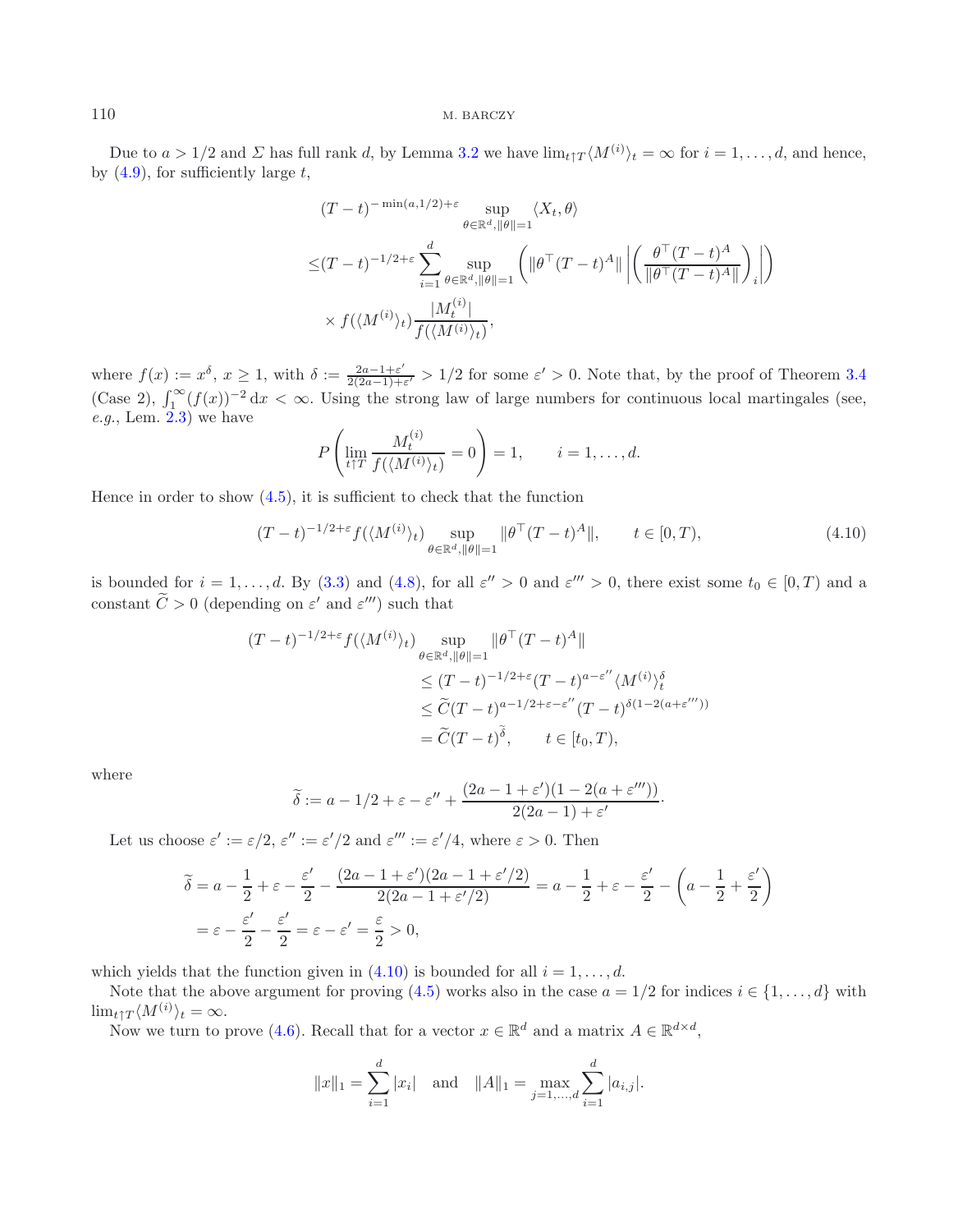Using that

$$
||M_t||_1 = ||(T-t)^{-A}(T-t)^{A}M_t||_1 \le ||(T-t)^{-A}||_1 ||(T-t)^{A}M_t||_1, \quad t \in [0, T),
$$

we have for sufficiently large  $t$ ,

$$
(T-t)^{-1/2-\varepsilon} \|X_t\|_1 = (T-t)^{-1/2-\varepsilon} \|(T-t)^A M_t\|_1 \ge (T-t)^{-1/2-\varepsilon} \frac{\|M_t\|_1}{\|(T-t)^{-A}\|_1}
$$
  

$$
= (T-t)^{-1/2-\varepsilon} \|(T-t)^{-A}\|_1^{-1} \sum_{i=1}^d |M_t^{(i)}|
$$
  

$$
= \|(T-t)^{-A+(1/2+\varepsilon)I_d}\|_1^{-1} \sum_{i=1}^d \sqrt{2\langle M^{(i)}\rangle_t \ln \ln \langle M^{(i)}\rangle_t} \frac{|M_t^{(i)}|}{\sqrt{2\langle M^{(i)}\rangle_t \ln \ln \langle M^{(i)}\rangle_t}}
$$

If we show that for every  $i = 1, \ldots, d$ ,

$$
\lim_{t \uparrow T} \|(T-t)^{-A + (1/2 + \varepsilon)I_d}\|_1^{-1} \sqrt{\langle M^{(i)} \rangle_t} = \infty,
$$

then [\(4.6\)](#page-9-0) follows, since  $\|\cdot\|_1$  and  $\|\cdot\|$  are equivalent norms on  $\mathbb{R}^d$ , by Lemma [2.5](#page-5-1) we have

$$
P\left(\limsup_{t\uparrow T} \frac{|M_t^{(i)}|}{\sqrt{2\langle M^{(i)}\rangle_t \ln \ln \langle M^{(i)}\rangle_t}} = 1\right) = 1, \quad i = 1, \dots, d,
$$

and  $\lim_{t \uparrow T} \ln \ln \langle M^{(i)} \rangle_t = \infty$  due to Lemma [3.2.](#page-5-2) Similarly to the end of the proof of Lemma [3.2](#page-5-2) (Case 2), for every  $\varepsilon' \in (0, a - 1/2)$ , one can choose a  $t_0 \in [0, T)$  such that

$$
\langle M^{(i)} \rangle_t \ge K_1 \int_0^{t_0} ||(T-s)^{-A^\top} e_i||^2 ds + K_1 \int_{t_0}^t (T-s)^{-2a+2\varepsilon'} ds
$$
  
=  $K_1 \int_0^{t_0} ||(T-s)^{-A^\top} e_i||^2 ds + K_1 \left( \frac{(T-t)^{-2a+2\varepsilon'+1}}{2a-2\varepsilon'-1} - \frac{(T-t_0)^{-2a+2\varepsilon'+1}}{2a-2\varepsilon'-1} \right)$   
=  $K_1 \frac{(T-t)^{-2a+2\varepsilon'+1}}{2a-2\varepsilon'-1} + K_2, \qquad t \in [t_0, T),$ 

with some constants  $K_1 > 0$  and  $K_2 \in \mathbb{R}$ . If  $K_2 \geq 0$ , then

<span id="page-11-0"></span>
$$
\langle M^{(i)} \rangle_t \ge K_1 \frac{(T-t)^{-2a+2\varepsilon'+1}}{2a-2\varepsilon'-1}, \qquad t \in [t_0, T).
$$

In case of  $K_2 < 0$  there exists some  $t_1 \in [t_0, T)$  such that

$$
K_2 \ge -K_1 \frac{(T-t)^{-2a+2\varepsilon'+1}}{2(2a-2\varepsilon'-1)}, \quad \text{ for every } t \in [t_1, T),
$$

due to  $\lim_{t \uparrow T} (T - t)^{-2a + 2\varepsilon' + 1} = \infty$ , and hence we have

$$
\langle M^{(i)} \rangle_t \ge K_1 \frac{(T-t)^{-2a+2\varepsilon'+1}}{2(2a-2\varepsilon'-1)}, \qquad t \in [t_1, T).
$$

Then, by choosing  $\varepsilon' \leq \varepsilon/2$ , we get

$$
\|(T-t)^{-A+(1/2+\varepsilon)I_d}\|_1^{-1}\sqrt{\langle M^{(i)}\rangle_t} \ge \sqrt{\frac{K_1}{2(2a-2\varepsilon'-1)}}\|(T-t)^{-A+(1/2+\varepsilon+a-\varepsilon'-1/2)I_d}\|_1^{-1}, \qquad t \in [t_1, T). \tag{4.11}
$$

·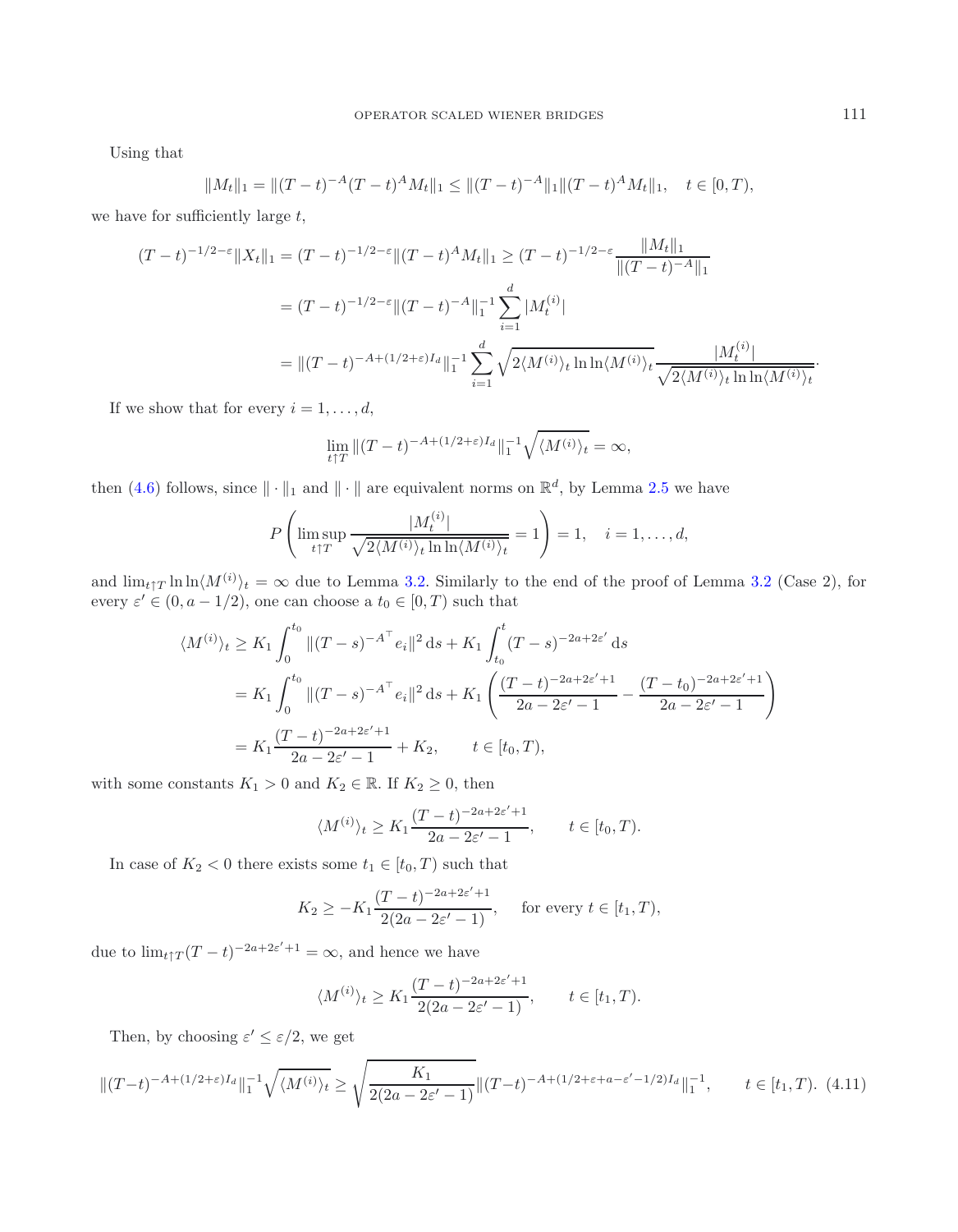Since the real parts of the eigenvalues of the matrix  $-A+(1/2+\varepsilon+a-\varepsilon'-1/2)I_d$  are equal to  $-a+1/2+$  $\varepsilon+a-\varepsilon'-1/2 > \varepsilon/2 > 0$ , the right-hand side (and hence the left-hand side) of [\(4.11\)](#page-11-0) converges to  $\infty$  as  $t \uparrow T$ .

Note that the above argument for proving [\(4.6\)](#page-9-0) works also in the case  $a = 1/2$  for indices  $i \in \{1, ..., d\}$  with  $\lim_{t \uparrow T} \langle M^{(i)} \rangle_t = \infty$ , since as  $t \uparrow T$ 

$$
||(T-t)^{-A+(1/2+\varepsilon)I_d}||_1^{-1} = ((T-t)^{1/2+\varepsilon} \sup_{x \in \mathbb{R}^d : ||x||_1 = 1} ||(T-t)^{-A}x||_1)^{-1} \to \infty,
$$

where we used that  $\lim_{s\downarrow 0} \sup_{x\in R} s^{a+\varepsilon}||s^{-A}x|| = 0$  for all  $\varepsilon > 0$  and for all compact subsets R of  $\mathbb{R}^d$  due Corollary 2.2.5 in Meerschaert and Scheffler [\[6](#page-14-7)].

**Case 3.**  $a = \frac{1}{2}$ . Decompose  $\{1, ..., d\} = \mathcal{I}_1 \cup \mathcal{I}_2$  in such a way that the (deterministic) quadratic variation process  $(\mathcal{M}^{(i)})_{i,j}$  is not bounded for every  $i \in \mathcal{I}_2$  and  $(\mathcal{M}^{(i)})_{i,j}$  as as  $t \uparrow \mathcal{I}_$ process  $(\langle M^{(i)} \rangle_t)_{t \in [0,T)}$  is bounded for every  $i \in \mathcal{I}_1$  and  $\langle M^{(i)} \rangle_t \to \infty$  as  $t \uparrow T$  for every  $i \in \mathcal{I}_2$ .

First we prove [\(4.5\)](#page-9-1). By the proof for the case  $a > 1/2$ , we get for sufficiently large t,

$$
(T-t)^{-1/2+\varepsilon} \|X_t\| \le (T-t)^{-1/2+\varepsilon} \sum_{i \in \mathcal{I}_1} \sup_{\theta \in \mathbb{R}^d, \|\theta\|=1} \left( \|\theta^{\top} (T-t)^A\| \left| \left( \frac{\theta^{\top} (T-t)^A}{\|\theta^{\top} (T-t)^A\|} \right)_i \right| \right) \left| M_t^{(i)} \right|
$$
  
+ 
$$
(T-t)^{-1/2+\varepsilon} \sum_{i \in \mathcal{I}_2} \sup_{\theta \in \mathbb{R}^d, \|\theta\|=1} \left( \|\theta^{\top} (T-t)^A\| \left| \left( \frac{\theta^{\top} (T-t)^A}{\|\theta^{\top} (T-t)^A\|} \right)_i \right| \right)
$$
  

$$
\times f(\langle M^{(i)} \rangle_t) \frac{|M_t^{(i)}|}{f(\langle M^{(i)} \rangle_t)},
$$

where the function f is defined in the proof for the case  $a > 1/2$ . Since, as it was noted, the argument for proving [\(4.5\)](#page-9-1) in the case  $a > 1/2$  works also in the case  $a = 1/2$  for indices  $i \in \mathcal{I}_2$ , the second sum on the right-hand side above tends to 0 as  $t \uparrow T$  almost surely. Next we check that the first sum on the right-hand side above also tends to 0 as  $t \uparrow T$  almost surely. By Lemma [2.3,](#page-4-1)  $P(\lim_{t \uparrow T} M_t^{(i)}$  exists) = 1 for all  $i \in \mathcal{I}_1$ , and hence to conclude [\(4.5\)](#page-9-1), it is enough to check that for all  $\varepsilon > 0$ , the function

$$
(T-t)^{-1/2+\varepsilon} \sup_{\theta \in \mathbb{R}^d, \|\theta\|=1} \|\theta^\top (T-t)^A\|, \qquad t \in [0,T),
$$

is bounded. By [\(4.8\)](#page-9-3), for  $\varepsilon' := \varepsilon/2$ , there exists some  $t_0 \in [0, T)$  such that

$$
\sup_{\theta \in \mathbb{R}^d, \|\theta\|=1} \|\theta^\top (T-t)^A\| \le (T-t)^{1/2-\varepsilon'}, \qquad t \in [t_0, T),
$$

yielding that

$$
(T-t)^{-1/2+\varepsilon} \sup_{\theta \in \mathbb{R}^d, \|\theta\|=1} \|\theta^\top (T-t)^A\| \le (T-t)^{\varepsilon-\varepsilon'} = (T-t)^{\varepsilon/2}, \qquad t \in [t_0, T).
$$

This implies the desired boundedness.

Next we turn to prove [\(4.6\)](#page-9-0). By the proof for the case  $a > 1/2$ , we get for sufficiently large t,

$$
(T-t)^{-1/2-\varepsilon} \|X_t\|_1 \ge \| (T-t)^{-A+(1/2+\varepsilon)I_d} \|_1^{-1} \sum_{i \in \mathcal{I}_1} |M^{(i)}|
$$
  
 
$$
+ \| (T-t)^{-A+(1/2+\varepsilon)I_d} \|_1^{-1} \sum_{i \in \mathcal{I}_2} \sqrt{2 \langle M^{(i)} \rangle_t \ln \ln \langle M^{(i)} \rangle_t} \frac{|M_t^{(i)}|}{\sqrt{2 \langle M^{(i)} \rangle_t \ln \ln \langle M^{(i)} \rangle_t}}.
$$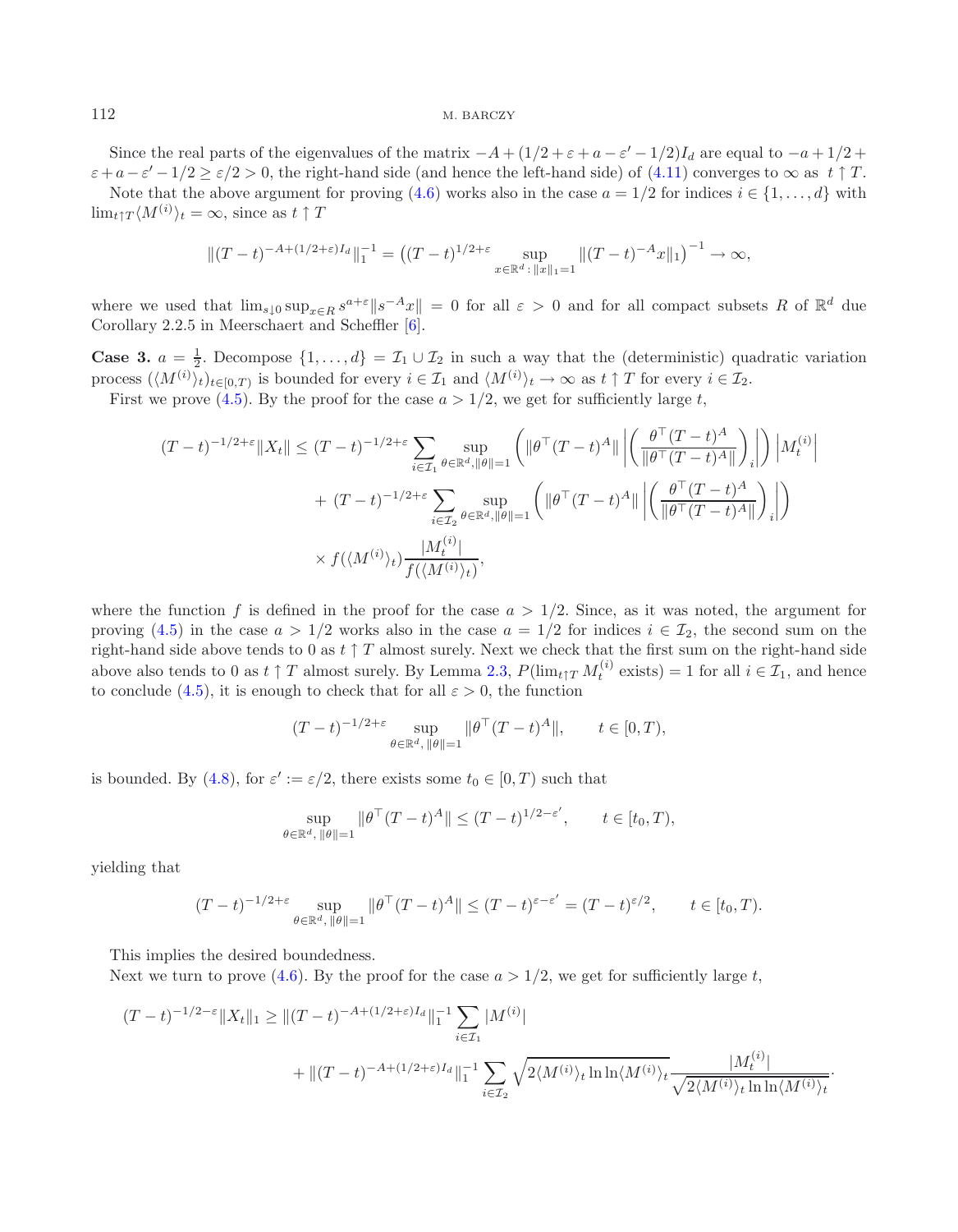Since, as it was noted, the argument for proving  $(4.6)$  in the case  $a > 1/2$  works also in the case  $a = 1/2$  for indices  $i \in \mathcal{I}_2$ , the lim sup (as  $t \uparrow T$ ) of the second sum on the right-hand side above is  $\infty$  almost surely. By Lemma [2.3,](#page-4-1)  $P\left(\lim_{t\uparrow T}M_t^{(i)}\right)$  exists  $=1$  for all  $i\in\mathcal{I}_1$ , and hence to conclude  $(4.6)$ , it is enough to check that

$$
\lim_{t \uparrow T} \|(T-t)^{-A + (1/2 + \varepsilon)I_d}\|_1^{-1} = \infty,
$$

<span id="page-13-0"></span>which was already shown at the end of the proof for the case  $a > 1/2$ .

### 5. Uniqueness in law of operator scaled Wiener bridges

For  $A, \widetilde{A} \in \mathbb{R}^{d \times d}$  and  $\Sigma \in \mathbb{R}^{d \times m}$ ,  $\widetilde{\Sigma} \in \mathbb{R}^{d \times \widetilde{m}}$ , let the processes  $(X_t)_{t \in [0,T]}$  and  $(Y_t)_{t \in [0,T]}$  be given by the SDEs

$$
dX_t = -\frac{1}{T-t} A X_t dt + \Sigma dB_t, \quad t \in [0, T),
$$
  

$$
dY_t = -\frac{1}{T-t} \widetilde{A} Y_t dt + \widetilde{\Sigma} d\widetilde{B}_t, \quad t \in [0, T),
$$

with initial conditions  $X_0 = 0$  and  $Y_0 = 0$ , where  $(B_t)_{t>0}$  and  $(\widetilde{B}_t)_{t>0}$  are  $m$ -, respectively  $\widetilde{m}$ -dimensional standard Wiener process. Assume that  $(X_t)_{t\in[0,T)}$  and  $(Y_t)_{t\in[0,T)}$  generate the same law on the space of realvalued continuous functions defined on [0, T). Since  $(X_t)_{t\in[0,T]}$  and  $(Y_t)_{t\in[0,T]}$  are centered Gauss processes, their laws coincide if and only if their covariance functions coincide. Let  $(U(t) := \mathbb{E}(X_t X_t^{\top}))_{t \in [0,T)}$  and  $(V(t) :=$ <br> $\mathbb{E}(X V^{\top})$  is the corresponding covariance functions. Then, by Pushlom 5.6.1 in [2], we have  $\mathbb{E}(Y_t Y_t^{\top})_{t\in[0,T)}$  be the corresponding covariance functions. Then, by Problem 5.6.1 in [\[3](#page-14-4)], we have

$$
U'(t) = -\frac{1}{T-t}AU(t) - U(t)A^{\top}\frac{1}{T-t} + \Sigma\Sigma^{\top}, \quad t \in [0, T),
$$
\n(5.1)

$$
V'(t) = -\frac{1}{T-t}\widetilde{A}V(t) - V(t)\widetilde{A}^{\top}\frac{1}{T-t} + \widetilde{\Sigma}\widetilde{\Sigma}^{\top}, \quad t \in [0, T). \tag{5.2}
$$

Since  $U(t) = V(t)$  for all  $t \in [0, T)$ , we get

$$
-\frac{1}{T-t}AU(t) - U(t)A^{\top}\frac{1}{T-t} + \Sigma\Sigma^{\top} = -\frac{1}{T-t}\widetilde{A}U(t) - U(t)\widetilde{A}^{\top}\frac{1}{T-t} + \widetilde{\Sigma}\widetilde{\Sigma}^{\top}
$$

for  $t \in [0, T)$ . Since  $U(0) = 0 \in \mathbb{R}^{d \times d}$ , we have  $\Sigma \Sigma^{\top} = \widetilde{\Sigma} \widetilde{\Sigma}^{\top}$ , and hence

<span id="page-13-4"></span><span id="page-13-3"></span>
$$
(A - \widetilde{A})U(t) = -U(t)(A - \widetilde{A})^{\top}, \quad t \in [0, T).
$$

Unfortunately, this does not imply that  $A = \tilde{A}$  in general. Before we construct counterexamples, we will give the solutions of the  $\mathbb{R}^{d \times d}$ -valued differential equations [\(5.1\)](#page-13-1) and [\(5.2\)](#page-13-2) with initial condition  $U(0) = 0$  and  $V(0) = 0$ , respectively. By Section 5.6.A in [\[3](#page-14-4)], one easily calculates that

$$
U(t) = \int_0^t \left(\frac{T-t}{T-s}\right)^A \Sigma \Sigma^\top \left(\frac{T-t}{T-s}\right)^{A^\top} ds
$$
\n(5.3)

for every  $t \in [0, T)$ . Analogously, using also that  $\Sigma \Sigma^{\top} = \widetilde{\Sigma} \widetilde{\Sigma}^{\top}$ , we have

$$
V(t) = \int_0^t \left(\frac{T-t}{T-s}\right)^{\tilde{A}} \Sigma \Sigma^\top \left(\frac{T-t}{T-s}\right)^{\tilde{A}^\top} ds, \quad t \in [0, T). \tag{5.4}
$$

Next we give examples for bridges associated to the matrices A and  $\Sigma$ , and  $\widetilde{A}$  and  $\Sigma$ , respectively, such that their laws on the space of real-valued continuous functions on  $[0, T)$  coincide, but  $A \neq A$ .

<span id="page-13-2"></span><span id="page-13-1"></span> $\Box$